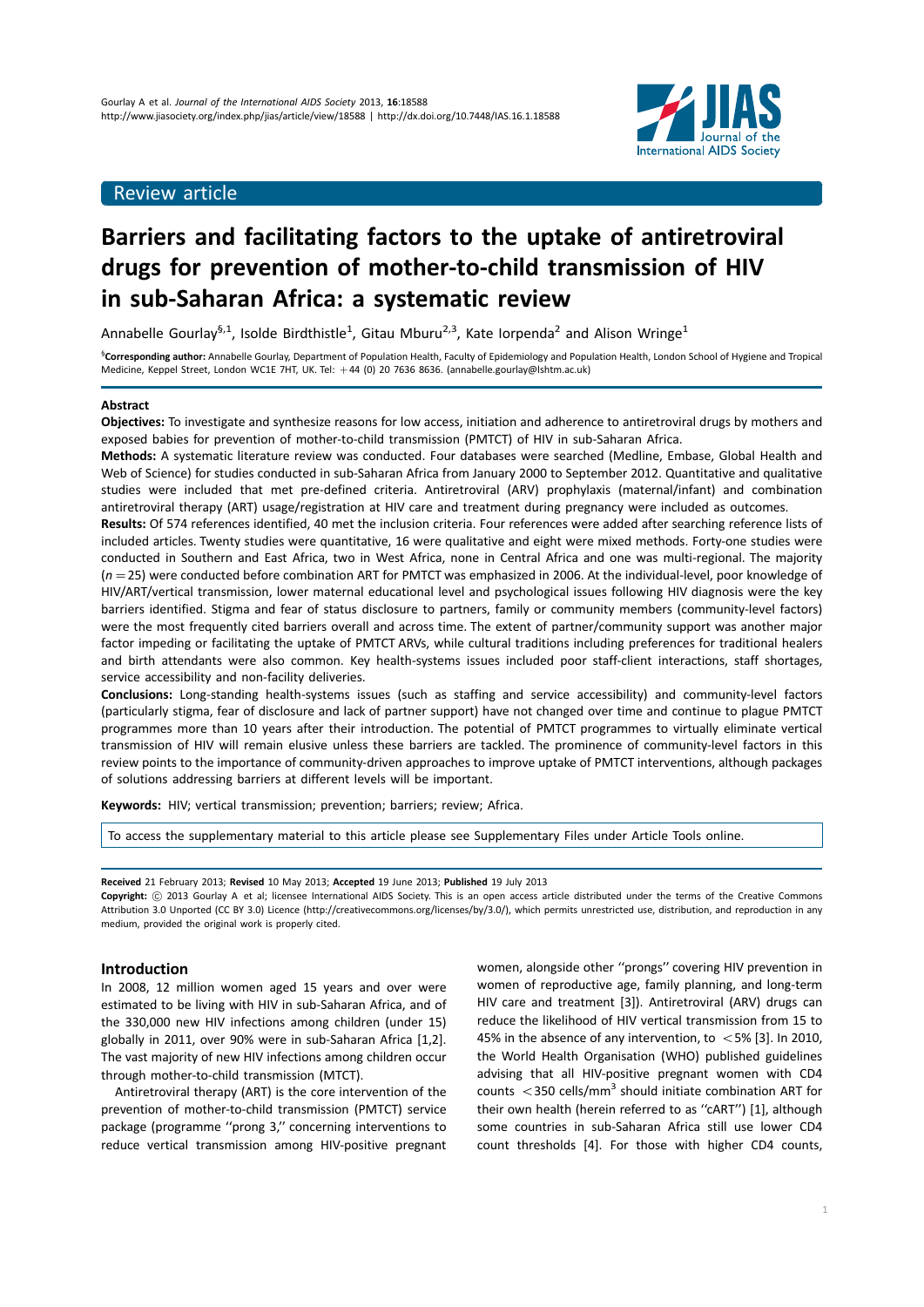antiretroviral prophylaxis in pregnancy is advised, with variations in drug regimens and duration depending on the option [\(](http://www.jiasociety.org/index.php/jias/article/view/18588)A, B or  $B +$ [\)](http://www.jiasociety.org/index.php/jias/article/view/18588) [adopted](http://www.jiasociety.org/index.php/jias/article/view/18588) [in](http://www.jiasociety.org/index.php/jias/article/view/18588) [each](http://www.jiasociety.org/index.php/jias/article/view/18588) [country](http://www.jiasociety.org/index.php/jias/article/view/18588) (T[able](http://dx.doi.org/10.7448/IAS.16.1.18588) [1\)](http://dx.doi.org/10.7448/IAS.16.1.18588) [\[5,6\].](http://dx.doi.org/10.7448/IAS.16.1.18588) PMTCT treatment guidelines have evolved considerably over time in sub-Saharan Africa, following the first recommendation for ARV drugs for PMTCT in 2000 (short-course prophylaxis starting late in pregnancy or during labour, including single-dose nevirapine (NVP) for mothers and infants) [7], and subsequent revisions in 2004 (standardization and simplification of regimens) and 2006 which emphasized the importance of providing cART to pregnant women for their own health (cART for those with CD4 counts below 200 cells/mm<sup>3</sup>, or azidothymidine (AZT) prophylaxis starting from 28 weeks of pregnancy, single-dose NVP during labour and delivery, and infant prophylaxis for one week) [8,9]. The 2010 recommendations include an option (B) that unifies prophylaxis for PMTCT of HIV and treatment for an HIV-positive woman's own health. Option  $B+$  (ARV therapy for all HIV-positive pregnant women continued for life) is expected to be formally recommended in 2013, with foreseen benefits including further simplification and operational simplicity, avoidance of stopping and starting ARV drugs, protection against vertical transmission in future pregnancies and protection against sexual transmission to sero-discordant partners [5].

Although coverage of ARVs for PMTCT has increased, and some high-income regions have nearly achieved universal coverage, only 53% of pregnant women and 35% of infants in sub-Saharan Africa in need of ARVs for PMTCT received the treatment in 2009 (increased from 15 and 12% in 2005, respectively) [1].

While there is a greater understanding of barriers to ARV usage in the context of HIV treatment programmes in general [10,11], less is known about the issues faced specifically by pregnant women. Reasons for low uptake (herein used to include access, initiation and adherence) of ARVs for PMTCT are emerging, but the results have not been comprehensively synthesized.

Two reviews, conducted between 2011 and 2012, focussed primarily on the magnitude of uptake and levels of adherence to ARVs during and after pregnancy, rather than associated factors, and excluded qualitative studies which may offer important insights regarding reasons for poor uptake [12,13]. Other related reviews, conducted between 2009 and 2011, focussed more specifically on linkage and retention of HIV-positive pregnant women in care and treatment services [14], community-based interventions for PMTCT [15], and summarized achievements and failures of PMTCT services in specific regions (West Africa) [16]. To our knowledge, no studies have systematically reviewed barriers to PMTCT ARV uptake (both prophylaxis and cART) in sub-Saharan Africa, from both a qualitative and quantitative perspective.

There is an urgent need to understand the reasons for low uptake of this intervention in order to prioritize strategies to enhance PMTCT programme uptake, and accelerate progress towards the United Nations Global Plan targets (eliminate new HIV infections in children and sustain lives of mothers) [17] and Millennium Development Goals 4 (child health), 5 (maternal health) and 6 (HIV/AIDS) [18]. A systematic literature review was therefore conducted to inform HIV programming, by drawing together existing information on barriers and facilitating factors to the uptake of ARVs for PMTCT in sub-Saharan Africa (Figure 1 illustrates the focus of this review within the PMTCT continuum of care).

# Methods

# Search strategy

Four databases were searched (Medline, Embase, Global Health and Web of Science), combining terms related to HIV, PMTCT, ARVs and barriers/uptake (supplement  $1a-d$ ). The search was limited to studies conducted in sub-Saharan Africa and published in English from January 2000 (when PMTCT/antiretroviral treatment programmes were introduced in this region) to Septemb[er 2012. Retrieve](http://www.jiasociety.org/index.php/jias/rt/suppFiles/18588/0)d references were imported into EndNote X5 then duplic[at](http://www.jiasociety.org/index.php/jias/rt/suppFiles/18588/0)es were removed. Reference lists of included articles were searched.

| Table 1. ARV treatment guidelines for prevention of mother-to-child transmission of HIV |  |  |  |  |
|-----------------------------------------------------------------------------------------|--|--|--|--|
|                                                                                         |  |  |  |  |

|                                                      | <b>Option A</b>                                                                                                                                        | <b>Option B</b>                                                                                                                    | Option $B+$                                                                                           |
|------------------------------------------------------|--------------------------------------------------------------------------------------------------------------------------------------------------------|------------------------------------------------------------------------------------------------------------------------------------|-------------------------------------------------------------------------------------------------------|
| Mother<br>(CD4 $\leq$ 350<br>cells/mm <sup>3</sup> ) | Triple ARVs, starting from diagnosis and<br>continued for life                                                                                         | Triple ARVs, starting from diagnosis<br>and continued for life                                                                     | Triple ARVs regardless of CD4 count,                                                                  |
| Mother<br>(CD4 > 350<br>cells/mm <sup>3</sup> )      | Prophylaxis:<br>Antepartum: AZT from 14 weeks gestation<br>Intrapartum: sd NVP at onset of labour and<br>AZT/3TC<br>Postpartum: AZT/3TC for seven days | Prophylaxis:<br>Triple ARVs from 14 weeks gestation continued for life<br>until one week after exposure to<br>breastmilk has ended | starting from diagnosis and                                                                           |
| Infant                                               | NVP (daily) from birth until one week after<br>cessation of breastfeeding, or until age four to<br>six weeks if replacement feeding                    | NVP or AZT (daily) from birth until<br>age four to six weeks (regardless of<br>infant feeding method)                              | NVP or AZT (daily) from birth until<br>age four to six weeks (regardless of<br>infant feeding method) |

Adapted from ref. [5].

 $ARV =$  antiretroviral; AZT = azidothymidine; NVP = nevirapine; sd = single-dose.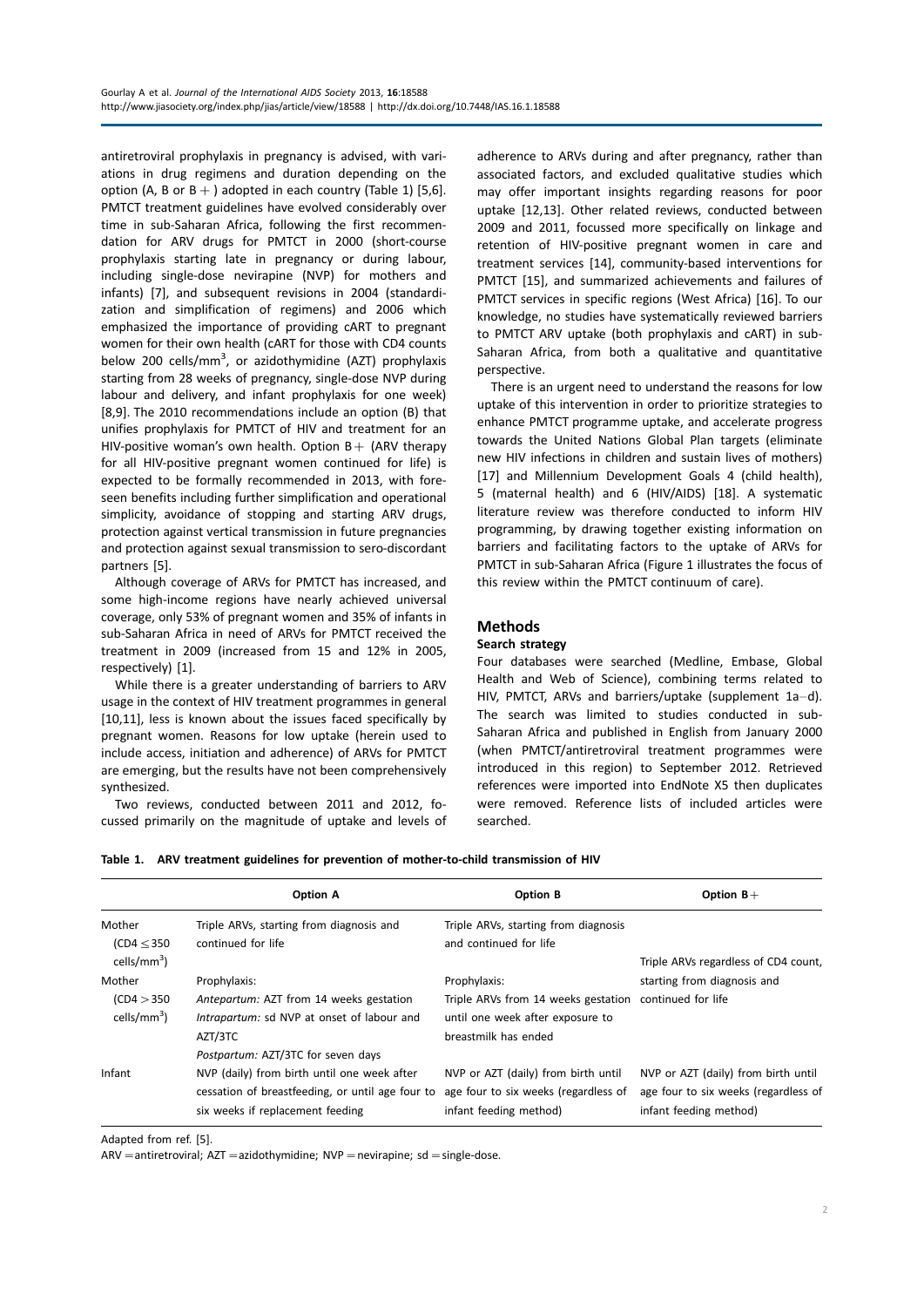

Figure 1. Scope of this review in relation to the PMTCT continuum of care for HIV-positive women and their infants. The narrowing of boxes reflects the attrition in terms of numbers of women and infants through the steps. In different service delivery models, cART or ARV prophylaxis may be received either at the ANC or HIV clinic.

 $ANC =$  antenatal clinic;  $ARV =$  antiretroviral; cART  $=$  combination antiretroviral therapy for own health.

# Study selection

Titles and abstracts were screened by one researcher (AG) using pre-defined criteria (Table 2). Both qualitative and quantitative studies were eligible, as well as mixed-methods designs. Ten percent of titles and abstracts (randomly selected) were screened by a second researcher (AW) to verify inclusion decisions. Uncertainties were resolved through discussion between both reviewers. Authors of five studies were contacted to clarify methods and results.

# Quality appraisal

Quantitative studies were excluded if they did not control for confounding through multivariable analysis. Those meeting inclusion criteria were further appraised for quality and a sensitivity analysis was conducted.

Qualitative studies were not excluded on the basis of quality as there are no objective methods or evidence base for guiding such decisions, so a quality appraisal and sensitivity analysis was performed, using the approach of Thomas and Harden [19]. A qualitative appraisal checklist and scoring scheme was adapted from the Critical Appraisal Skills Programme (CASP) tool [20] by two reviewers (AG and IB), after reviewing relevant tools and literature [10,19-24]. The adaptation aimed to: cover the core evaluative criteria/main quality issues identified by Cohen et al. and Thomas and Harden [19,21], and include objective and specific questions that could be answered ''yes'' or ''no'' (supplement 2a). One point was awarded for each ''yes,'' for a total of 16 points. A quantitative appraisal checklist, based on CASP and ''Strengthening Reporting of Observational studies in Epidemiology'' (STROBE) tools and using a similar (17 point) scoring system, was also developed (by [AG,](http://www.jiasociety.org/index.php/jias/rt/suppFiles/18588/0) [IB,](http://www.jiasociety.org/index.php/jias/rt/suppFiles/18588/0) [AW\)](http://www.jiasociety.org/index.php/jias/rt/suppFiles/18588/0) [to](http://www.jiasociety.org/index.php/jias/rt/suppFiles/18588/0) cover multiple quantitative designs (supplement 2b) [20,25].

One researcher (AG) applied the checklists to all the included qualitative or quantitative literature (including applicable components of mixed-methods designs). For quality control, 25% of the qualitative studies and 30% of the quantitative studies were double-marked (by AW and IB). There was agreement on 5/6 double-marked qualitative studies and 6/7 quantitative studies, in terms of their inclusion/exclusion during sensitivity analyses; after discussion the qualitative study was retained while the quantitative study was excluded.

Studies (quantitative or qualitative) with scores below 10 were considered a priori to be of lower quality. In the sensitivity analyses, results and conclusions were re-considered after removing findings of lower quality studies.

### Data extraction and analysis

Data were extracted from qualitative studies using thematic synthesis [19]. Quotations and descriptions of findings in results sections and abstracts were potential ''data.'' Factors were only recorded if they were specifically related to PMTCT ARV uptake: barriers to other PMTCT cascade steps were not recorded. Codes were then categorized to build descriptive themes. Quantitative results were categorized using the same broad headings. Any factors analyzed with regards to PMTCT ARV use (as defined in Table 2) were listed, and the results of statistical tests for association were noted. Data were only extracted from components of mixed-methods studies that satisfied inclusion criteria. Findings from data collected prior to and after 2007 were compared to gauge whether barriers and facilitating factors changed over time, following updates in WHO recommendations in 2006.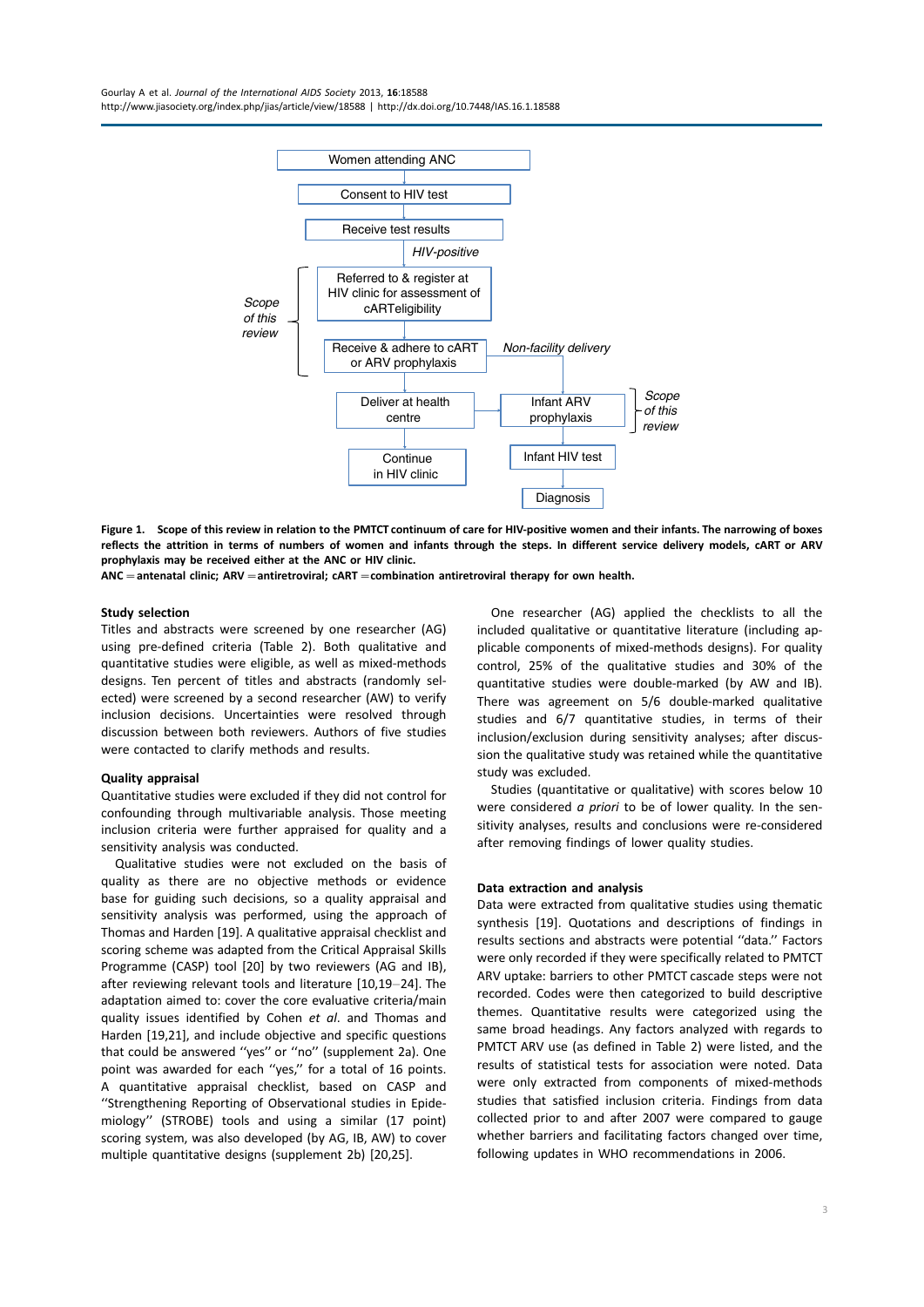### Table 2. Inclusion and exclusion criteria for quantitative, qualitative and mixed-methods studies

#### [All](http://dx.doi.org/10.7448/IAS.16.1.18588) [study](http://dx.doi.org/10.7448/IAS.16.1.18588) [designs](http://dx.doi.org/10.7448/IAS.16.1.18588)

Excluded Location: Not conducted in sub-Saharan Africa

Publication type: Reviews, commentaries and editorials

# Quantitative studies

Included Analysis of factors associated with any of the following outcomes:

- maternal and/or infant receipt or use of ARV prophylaxis
- maternal cART initiation (or adherence), or maternal registration at the ART clinic, during pregnancy
- Participants: HIV-positive women (pregnant or with previous experience of the PMTCT programme) and their infants

Excluded • cART initiation among HIV-positive children (outcome)

- Referral to HIV care and treatment after exit from the PMTCT programme (outcome)
- Uptake of ARVs for PMTCT over time (time period as the explanatory variable)

- Studies that did not report a multivariate analysis (did not adequately control for confounding), or gave insufficient information on statistical methods to reach a decision

# Qualitative studies

Included Specifically explores barriers or facilitating factors related to any of the following:

- receipt or use of maternal or infant ARV prophylaxis
- cART during pregnancy , or referral to HIV care and treatment during pregnancy
- challenges to delivering the components (above) of the PMTCT programme
- Participants: Any with experience or perceptions of the PMTCT programme

### Mixed methods studies

Included Either qualitative or quantitative component meets inclusion criteria above

Hierarchy applied to exclusions: (1) Location; (2) included outcomes not reported, or publication type; (3) included outcomes reported but no associated factors, or excluded factor (time period); (4) included outcomes/explanatory variables but no multivariate analysis/brief methods. ARV = antiretroviral; cART = combination antiretroviral treatment; PMTCT = Prevention of mother-to-child transmission.

# Results

### Characteristics of included studies

A total of 574 references were identified, of which 44 articles met the inclusion criteria. Four were added after searching reference lists (Figure 2). There was agreement on 56/58 of the double-screened references. Twenty studies were quantitative (primarily cross-sectional or cohort), 16 were qualitative and eight used mixed methods. Overall, the studies were conducted in 12 different countries, with most in Southern ( $n=13$ ) and East Africa ( $n=28$ ), few in West Africa  $(n=2)$ , none in Central Africa and one mixed-region study. More studies were conducted in urban ( $n=21$ ) than rural  $(n=10)$  settings (11 in both rural and urban settings, two settings unclear). The majority of studies were conducted during early phases of PMTCT programmes, before the introduction of cART for PMTCT, although an increasing amount of literature has emerged recently (approximately 1/3 included studies were published since January 2011). Tables  $[3-5]$  summarize the included studies.

# Quality appraisal results

Most qualitative studies (15/16) were appraised as good quality (scored  $\geq$  10 on the checklist) (supplement 2a). Six qualitative components of mixed-methods designs (out of eight) scored below 10, where methods were brief or the research was operational. Authors rarely (2/24 studies) acknowledged their own role in influ[encing the rese](http://www.jiasociety.org/index.php/jias/rt/suppFiles/18588/0)arch. Analysis by  $\geq$  2 assessors was infrequently mentioned (7/24 studies). The sensitivity analysis did not reveal any major

changes in results or interpretation: the main themes remained the same, in broadly the same relative order of importance.

Twenty quantitative studies were excluded from this review because they did not report a multivariate analysis, or had unclear statistical methods ( $n=5$ ). Included quantitative research was mostly good quality (scored  $\geq$  10) (supplement 2b), with only one paper excluded in the sensitivity analysis; this did not result in changes in conclusions. Small sample sizes (for example sub-analyses) and potential lack of power was a common issue, but not often discussed by authors. Residual confounding was possible in at least 1[/3](http://www.jiasociety.org/index.php/jias/rt/suppFiles/18588/0) [of](http://www.jiasociety.org/index.php/jias/rt/suppFiles/18588/0) [the](http://www.jiasociety.org/index.php/jias/rt/suppFiles/18588/0) [studies.](http://www.jiasociety.org/index.php/jias/rt/suppFiles/18588/0)

Barriers and facilitating factors to uptake of ARVs for PMTCT Barriers and facilitating factors fell into three broad categories relating to individuals, their partners and community, and health systems. This hierarchy, described as a socioecological model, has previously been applied to PMTCT and HIV health-services research [15,26]. Findings are summarized in Tables 6 and 7.

### Individuals

Socio-demographic factors. Maternal education and age were the most frequently investigated factors in quantitative analyses. Seven studies reported an association between lower maternal educational level/literacy and not receiving/ taking ARV prophylaxis  $[27-33]$ . Nine quantitative studies investigated maternal education but found no association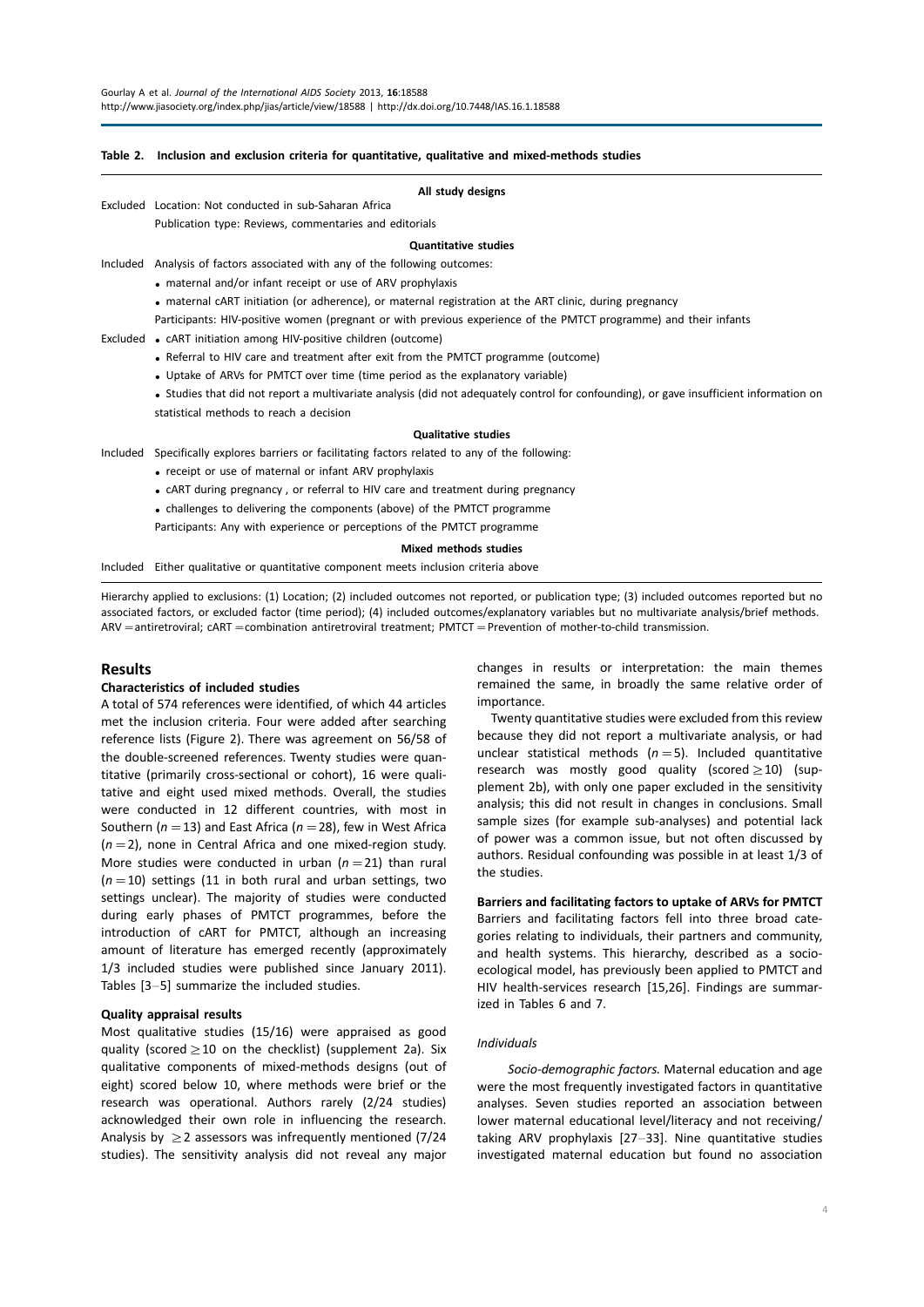

Figure 2. Flow diagram of systematic search results.

[34-42], and were conducted more recently (7/9 since 2008) than the studies reporting associations (5/7 prior to 2007).

The majority of studies (11/15) exploring maternal age found no association with uptake of PMTCT ARVs [27,29,33, 34,36-38,40-43], although four found that younger mothers  $( $20-25$  years) were less likely to receive/adhere to$ prophylaxis [35,44], or to receive NVP for their infants (cross-regional, Tanzanian and Ugandan studies) [28,31]. Mixed-methods research in South Africa also highlighted difficulties and discrimination faced by adolescents participating in PMTCT services [45].

Knowledge and individual beliefs. Poor knowledge of HIV transmission and ARV drugs emerged frequently as a reason for dropping out of PMTCT programmes and failing to access/ingest ARVs in qualitative research  $[38,41,46-53]$ . Doubts about the efficacy of ARVs for MTCT [41,49,51,52] and beliefs that ARVs could cause HIV [50] or harm the unborn child [54] were raised. In quantitative research in rural South Africa, women with higher PMTCT knowledge scores were more likely to adhere to NVP [38], though there was no/weak evidence for an association between knowledge scores and adherence to prophylaxis in other Southern and East African studies [29,37,39,41,42].

Psychological factors. Qualitative work revealed psychological barriers to initiating and adhering to PMTCT interventions following an HIV diagnosis. Women described shock, depression and denial on learning their status at antenatal clinics (ANC) [41,51,54-59], as well as fears about their condition and death [47,58], or handling side effects and lifelong treatment [54].

Regaining health in response to cART, and a mother's desire to protect her own/unborn baby's health and to care for her family, were facilitating factors for initiating/continuing with combination treatment [54,59].

Obstetric and pregnancy-history factors. Qualitative studies highlighted the difficulties that rural women faced in reaching the clinic following sudden onset of labour, particularly at night [41,57,58,60]. In quantitative studies, greater cervical dilation on admission (reflecting late admission to the delivery ward or rapid labour) [61] and pre-term deliveries/low infant birth weight were associated with lower odds of ingesting treatment [27,38,44]. Ill-health following home-delivery prevented/delayed women from taking their baby to the facility for prophylaxis [60]. Poor infant health was also associated with the infant not receiving NVP [27]. Maternal adherence to PMTCT ARVs influenced subsequent adherence to prophylaxis by the newborn [29] and linkage to HIV care and treatment [40].

Disease progression. Three qualitative studies revealed that HIV-positive pregnant women lacking symptoms did not feel they needed ARVs for PMTCT [48,52,59]. However, immunological status (CD4 count) was not significantly associated with adherence to NVP in quantitative analyses [27,33,35,36].

Personal management and supply of treatment. Losing or selling tablets, forgetting to take them, running out, or finding them stolen affected ARV adherence in qualitative research [41,46,53,58,60], as well as difficulties administering infant prophylaxis due to tolerability issues (e.g. vomiting) [62].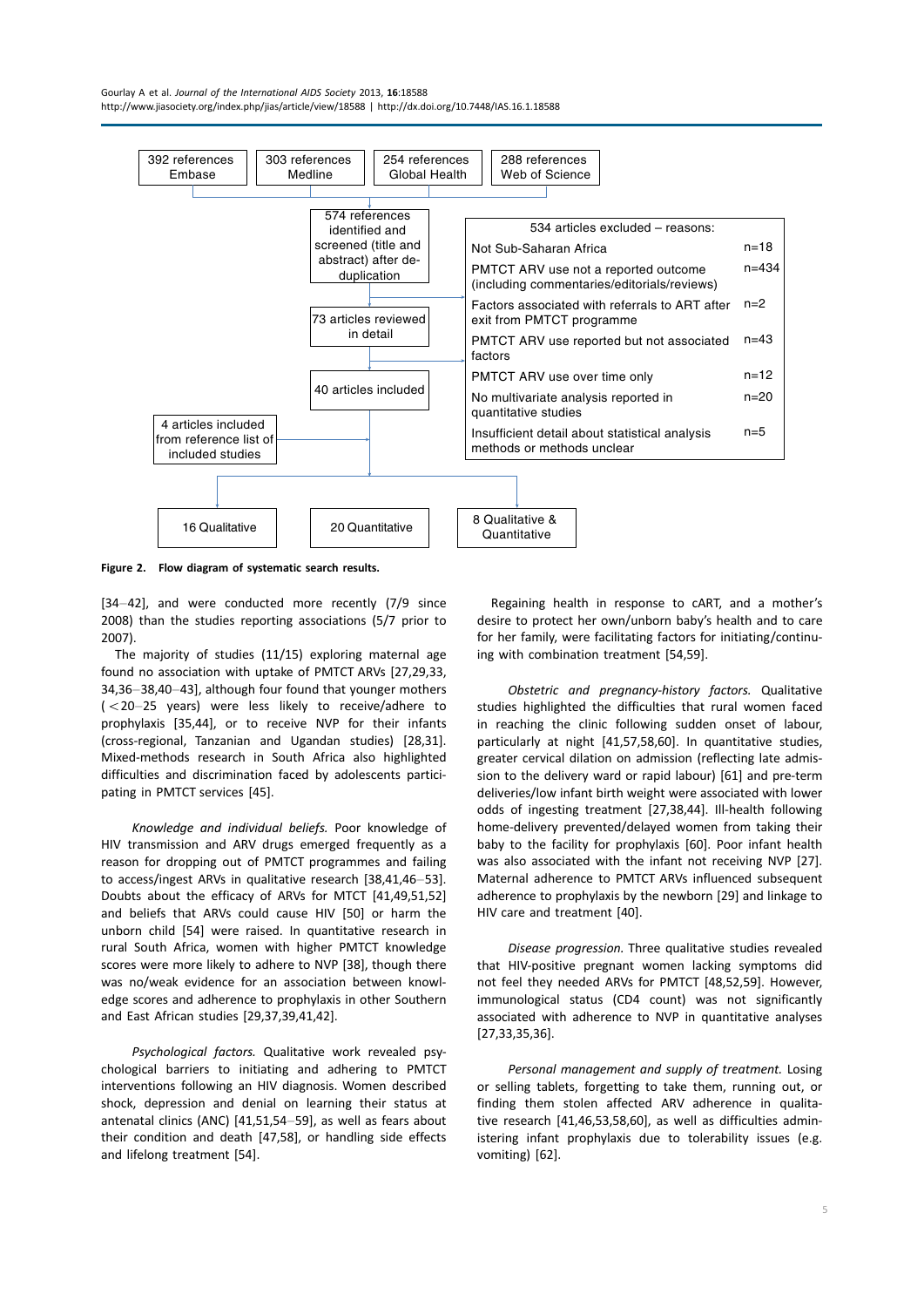|  | Table 3. Characteristics of qualitative studies included |  |  |  |  |
|--|----------------------------------------------------------|--|--|--|--|
|--|----------------------------------------------------------|--|--|--|--|

| #  | Author, year        | <b>Setting</b>                   | Study design                        | <b>Participants</b>                                                                       | Sample size                                                               |
|----|---------------------|----------------------------------|-------------------------------------|-------------------------------------------------------------------------------------------|---------------------------------------------------------------------------|
| 1  | Awiti, 2011         | Kenya, Urban and<br>rural        | Narratives                          | $HIV +$ pregnant women on $cART$                                                          | 28; 16 rural and 12 urban                                                 |
| 2  | Burke, 2004         | Tanzania, Urban<br>and rural     | <b>IDIs and FGDs</b>                | Health workers, pregnant women,<br>$HIV +$ individuals, other men and women               | 12 interviews; 5 FGDs                                                     |
| 3  | Chinkonde, 2009     | Malawi, Urban<br>and rural       | IDIs and FGDs                       | $HIV +$ women (sub-sample of cohort<br>at PMTCT sites); husbands                          | 28 IDIs; 4 FGDs of 6-9<br>per group (28 total); 12<br>IDIs with men       |
| 4  | Delva, 2006         | South Africa,<br>Urban           | IDIs                                | Key informants                                                                            | 14                                                                        |
| 5  | Duff, 2010          | Uganda, Urban<br>and rural       | <b>IDIs and FGD</b>                 | $HIV +$ mothers (registered in PMTCT<br>programme)                                        | 45 interviews, 1 FGD (8<br>women)                                         |
| 6  | Duff, 2012          | Uganda, Urban<br>and rural       | FGDs                                | Men (married/with female partners)                                                        | 40 participants in 4<br>groups                                            |
| 7  | Kasenga, 2010       | Malawi, Rural                    | <b>IDIs</b>                         | $HIV +$ women (registered in PMTCT<br>programme)                                          | 24                                                                        |
| 8  | Levy, 2009          | Malawi, Urban                    | IDIs, FGDs,<br>observations         | $HIV +$ women (participating in PMTCT<br>programme), key informants                       | IDIs: 34 women, 21 key<br>informants; FGDs: 21<br>women $(4-6$ per group) |
| 9  | Nkonki, 2007        | South Africa,<br>Urban and rural | <b>IDIs</b>                         | $HIV +$ women (sub-sample of cohort<br>study on PMTCT)                                    | 58                                                                        |
| 10 | O'Gorman, 2010      | Malawi, Rural                    | <b>IDIs and FGDs</b>                | Ante/post-natal women, fathers, grandmothers,<br>TBAs, health workers, community leaders  | 44 in FGDs in total, 26<br>interviews                                     |
|    | 11 Painter, 2004    | Cote d'Ivoire,<br>Urban          | IDIs                                | HIV + women (discontinued/refused<br>PMTCT follow-up visits)                              | 27                                                                        |
|    | 12 Sprague, 2011    | South Africa,<br>Urban           | IDIs (and patient<br>file review)   | $HIV+$ women, female carers of $HIV+$ children, 83 women, 32 carers, 38<br>key informants | key informants.                                                           |
|    | 13 Stinson, 2012    | South Africa,<br>Urban           | IDIs (structured)                   | Pregnant/post-natal HIV + women<br>(on cART or eligible for cART)                         | 28 women; 21 health<br>workers                                            |
|    | 14 Theilgaard, 2011 | Tanzania, Urban                  | IDIs, FGDs, and<br>observations     | $HIV +$ women; health care providers                                                      | FGDs: 12 women; 6 HWs.<br>IDIs: 18 women                                  |
|    | 15 Towle, 2008      | Lesotho, Urban<br>and rural      | IDIs and participant<br>observation | Health workers; HIV programme staff; women/<br>men (reproductive age); grandmothers       | 29 (total)                                                                |
|    | 16 Winestone, 2012  | Kenya, Rural                     | <b>IDIs</b>                         | Health care providers                                                                     | 36                                                                        |

#Study number (sequential order; differs from bibliographic reference number); IDI = In-depth interview; FGD = Focus group discussion;  $NVP =$ nevirapine; TBA = traditional birth attendant; ANC = antenatal clinic; cART = combination antiretroviral therapy; PMTCT = Prevention of mother-to-child transmission.

### Partners and community

Stigma, disclosure of HIV status and community support. Stigma regarding HIV status and fear of disclosure to partners or family members (particularly grandmothers or mothers-in-law) were major barriers to uptake of PMTCT ARV interventions in almost all of the qualitative research [41,45 49,51,53-55,57,59,60,62-66]. Two quantitative studies reported associations between stigma measures and PMTCT ARV use [34,38], including self-stigma (also mentioned in qualitative research [51,54,57,64]). Discrimination directed specifically at pregnant HIV-positive women (blame for potentially dying and leaving an orphaned baby) was described in one qualitative study in Kenya [64].

In quantitative studies, non-disclosure of HIV status to partners, or not telling them about NVP, was associated with not attending the HIV clinic in Tanzania [40], and not ingesting maternal or infant prophylaxis in South Africa [37,38], Zimbabwe [32] and Zambia (among home-births [27]). Similarly, married women or those living with a male partner were less likely to use prophylaxis or access cART in three studies [29,30,42], although there was no evidence for an association in other analyses [28,33-35,38-41].

Qualitative research confirmed that fear of disclosure could deter HIV-positive women from attending HIV clinics and initiating treatment [45,49,51,54,55,59,66], from ingesting or storing ARVs [46,48,57,60,62], or from seeking/administering infant prophylaxis [53,57,64]. Some women faced or feared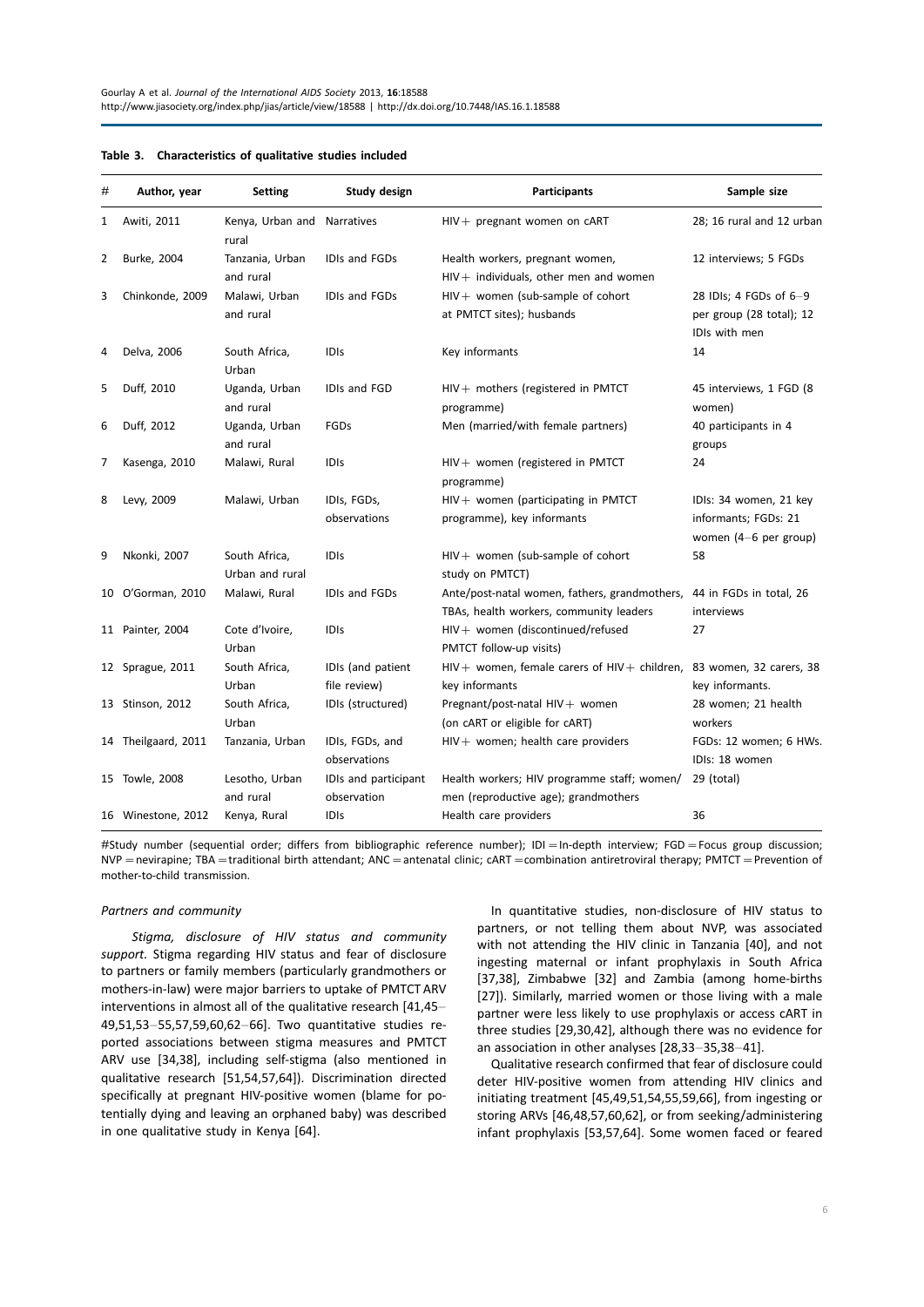# Table 4. Characteristics of quantitative studies included

| Author, year Country, setting<br>Maternal/infant non-adherence<br>17 Albrecht 2006 Zambia, Urban<br>Clinical trial;<br>$HIV +$ women enrolled into the<br>760<br>sub-analysis<br>trial at two ANC clinics<br>(no ingestion of NVP)<br>102<br>Prospective cohort<br>$HIV +$ women enrolled in PMTCT<br>Receipt of maternal NVP;<br>18 Barigye, 2010<br>Uganda, Rural<br>programme at four clinics<br>maternal/infant NVP ingestion<br>study<br>Provision of NVP (defined as<br>19 Delva, 2010<br>Prospective cohort<br>Pregnant women attending ANC at<br>Kenya, Urban<br>Not<br>and rural<br>five health centres<br>receipt of NVP)<br>study<br>clear<br>$HIV +$ women who did not adhere<br>20 Delvaux, 2009<br>Rwanda, Urban<br>236<br>Receipt of NVP; NVP adherence<br>Case-control study<br>and rural<br>(cases)/adhered (controls) to<br>(ingestion in recommended time)<br>in mothers and/or infants<br>PMTCT prophylaxis<br>21 Ekouevi, 2004<br>Cote d'Ivoire,<br>Analysis within cohort<br>Subset of $HIV +$ pregnant women<br>1023<br>Women who started the<br>Urban<br>within cohort study<br>prophylaxis regimen<br>study<br>22 Farquhar<br>Kenya, Urban<br>Prospective cohort<br>Pregnant women attending one<br>314<br>Maternal receipt of NVP;<br>2004<br>maternal/infant dose administered<br>clinic; male partners<br>study<br>Karcher, 2006<br>Prospective cohort<br>Subset of $HIV +$ pregnant women<br>619<br>Infant NVP intake (administration)<br>Tanzania/<br>23<br>attending four PMTCT sites<br>Uganda, Rural<br>study<br>24 Killam, 2010<br>Intervention study;<br>$HIV +$ pregnant women at eight<br>1566<br>Enrolment and initiation onto cART<br>Zambia, Urban<br>stepped-wedge<br>ANC clinics, eligible for cART<br>within 60 days of HIV diagnosis<br>design<br>25 Kinuthia,<br>Kenya, Urban<br>Cross-sectional study<br>Subset of $HIV +$ women and their<br>336<br>Mother and/or infant receipt of, or<br>2011<br>adherence to PMTCT ARVs<br>infants attending six MCH clinics<br>26 Kirsten, 2011<br>Prospective cohort<br>$HIV +$ pregnant women enrolled in<br>122<br>Non-acceptance of, or adherence<br>Tanzania, Rural<br>study<br>PMTCT programme at one site<br>to prophylaxis<br>27 Kuonza, 2010<br>Zimbabwe<br>Cross-sectional study<br>$HIV +$ pregnant women and their<br>212<br>Maternal/infant non-adherence to<br>Urban<br>infants enrolled in PMTCT<br>NVP (no ingestion; ingestion $>72$<br>programme in four facilities<br>hrs post-birth or $<$ 2 hrs pre-<br>delivery)<br>28 Megazzini<br>71<br>Ingestion of NVP or calcium tablet<br>Zambia, Urban<br>Clinical trial; sub-<br>Pregnant women in the trial<br>2009<br>analysis<br>intervention arm who had HCT<br>$>2/$ > 1 hour before delivery<br>29 Mirkuzie,<br>Prospective cohort<br>$HIV +$ women attending 15<br>219<br>Mother and/or infant receipt or<br>Ethiopia, Urban<br>2011<br>facilities and their infants<br>ingestion of drugs<br>study<br>30 Msuya, 2008<br>Prospective cohort<br>$HIV +$ pregnant women attending<br>184<br>Maternal ingestion of NVP<br>Tanzania, Urban<br>ANC at two public clinics<br>study<br>Maternal/infant adherence to NVP<br>31 Peltzer, 2008<br>Cross-sectional study<br>$HIV + pregnant women in a$<br>116<br>South Africa,<br>PMTCT cohort from five clinics<br>Unclear<br>(consumption)<br>815<br>32 Peltzer, 2010<br>South Africa<br>Cross-sectional study<br>Mother and/or infant not ingesting<br>Post-natal $HIV +$ women and their<br>infants at 47 clinics<br>Rural<br>NVP, or not at recommended time<br>South Africa,<br>Maternal/infant adherence to ARV<br>33 Peltzer, 2011<br>Cross-sectional study<br>$HIV + pregnant/post-natal women$<br>746<br>prophylaxis (NVP- ingestion; AZT-<br>Rural<br>and their infants at 48 clinics<br>never missed dose)<br>34 Stinson, 2010<br>Retrospective cohort<br>$HIV +$ women eligible for cART<br>Initiating cART during pregnancy;<br>South Africa,<br>516<br>Urban<br>attending four ANCs<br>on cART at delivery<br>study<br>35 Stringer, 2003 Zambia, Urban<br>Cluster-randomized<br>$HIV +$ pregnant women attending<br>201<br>Maternal ingestion of NVP<br>the two health facilities in the trial<br>trial<br>36 Stringer, 2010 Four countries,<br>Cross-sectional study<br>$HIV +$ women and their infants<br>3196<br>Maternal/infant NVP ingestion<br>Unclear<br>attending 43 delivery sites |   |  |              |                     | Sample |           |
|----------------------------------------------------------------------------------------------------------------------------------------------------------------------------------------------------------------------------------------------------------------------------------------------------------------------------------------------------------------------------------------------------------------------------------------------------------------------------------------------------------------------------------------------------------------------------------------------------------------------------------------------------------------------------------------------------------------------------------------------------------------------------------------------------------------------------------------------------------------------------------------------------------------------------------------------------------------------------------------------------------------------------------------------------------------------------------------------------------------------------------------------------------------------------------------------------------------------------------------------------------------------------------------------------------------------------------------------------------------------------------------------------------------------------------------------------------------------------------------------------------------------------------------------------------------------------------------------------------------------------------------------------------------------------------------------------------------------------------------------------------------------------------------------------------------------------------------------------------------------------------------------------------------------------------------------------------------------------------------------------------------------------------------------------------------------------------------------------------------------------------------------------------------------------------------------------------------------------------------------------------------------------------------------------------------------------------------------------------------------------------------------------------------------------------------------------------------------------------------------------------------------------------------------------------------------------------------------------------------------------------------------------------------------------------------------------------------------------------------------------------------------------------------------------------------------------------------------------------------------------------------------------------------------------------------------------------------------------------------------------------------------------------------------------------------------------------------------------------------------------------------------------------------------------------------------------------------------------------------------------------------------------------------------------------------------------------------------------------------------------------------------------------------------------------------------------------------------------------------------------------------------------------------------------------------------------------------------------------------------------------------------------------------------------------------------------------------------------------------------------------------------------------------------------------------------------------------------------------------------------------------------------------------------------------------------------------------------------------------------------------------------------------------------------------------------------------------------------------------------------------------------------------------------------------------------------------------------------------------------------------------------------------------------------------------------------------------------------------------------------------------------------------|---|--|--------------|---------------------|--------|-----------|
|                                                                                                                                                                                                                                                                                                                                                                                                                                                                                                                                                                                                                                                                                                                                                                                                                                                                                                                                                                                                                                                                                                                                                                                                                                                                                                                                                                                                                                                                                                                                                                                                                                                                                                                                                                                                                                                                                                                                                                                                                                                                                                                                                                                                                                                                                                                                                                                                                                                                                                                                                                                                                                                                                                                                                                                                                                                                                                                                                                                                                                                                                                                                                                                                                                                                                                                                                                                                                                                                                                                                                                                                                                                                                                                                                                                                                                                                                                                                                                                                                                                                                                                                                                                                                                                                                                                                                                                                          | # |  | Study design | <b>Participants</b> | size*  | Outcome** |
|                                                                                                                                                                                                                                                                                                                                                                                                                                                                                                                                                                                                                                                                                                                                                                                                                                                                                                                                                                                                                                                                                                                                                                                                                                                                                                                                                                                                                                                                                                                                                                                                                                                                                                                                                                                                                                                                                                                                                                                                                                                                                                                                                                                                                                                                                                                                                                                                                                                                                                                                                                                                                                                                                                                                                                                                                                                                                                                                                                                                                                                                                                                                                                                                                                                                                                                                                                                                                                                                                                                                                                                                                                                                                                                                                                                                                                                                                                                                                                                                                                                                                                                                                                                                                                                                                                                                                                                                          |   |  |              |                     |        |           |
|                                                                                                                                                                                                                                                                                                                                                                                                                                                                                                                                                                                                                                                                                                                                                                                                                                                                                                                                                                                                                                                                                                                                                                                                                                                                                                                                                                                                                                                                                                                                                                                                                                                                                                                                                                                                                                                                                                                                                                                                                                                                                                                                                                                                                                                                                                                                                                                                                                                                                                                                                                                                                                                                                                                                                                                                                                                                                                                                                                                                                                                                                                                                                                                                                                                                                                                                                                                                                                                                                                                                                                                                                                                                                                                                                                                                                                                                                                                                                                                                                                                                                                                                                                                                                                                                                                                                                                                                          |   |  |              |                     |        |           |
|                                                                                                                                                                                                                                                                                                                                                                                                                                                                                                                                                                                                                                                                                                                                                                                                                                                                                                                                                                                                                                                                                                                                                                                                                                                                                                                                                                                                                                                                                                                                                                                                                                                                                                                                                                                                                                                                                                                                                                                                                                                                                                                                                                                                                                                                                                                                                                                                                                                                                                                                                                                                                                                                                                                                                                                                                                                                                                                                                                                                                                                                                                                                                                                                                                                                                                                                                                                                                                                                                                                                                                                                                                                                                                                                                                                                                                                                                                                                                                                                                                                                                                                                                                                                                                                                                                                                                                                                          |   |  |              |                     |        |           |
|                                                                                                                                                                                                                                                                                                                                                                                                                                                                                                                                                                                                                                                                                                                                                                                                                                                                                                                                                                                                                                                                                                                                                                                                                                                                                                                                                                                                                                                                                                                                                                                                                                                                                                                                                                                                                                                                                                                                                                                                                                                                                                                                                                                                                                                                                                                                                                                                                                                                                                                                                                                                                                                                                                                                                                                                                                                                                                                                                                                                                                                                                                                                                                                                                                                                                                                                                                                                                                                                                                                                                                                                                                                                                                                                                                                                                                                                                                                                                                                                                                                                                                                                                                                                                                                                                                                                                                                                          |   |  |              |                     |        |           |
|                                                                                                                                                                                                                                                                                                                                                                                                                                                                                                                                                                                                                                                                                                                                                                                                                                                                                                                                                                                                                                                                                                                                                                                                                                                                                                                                                                                                                                                                                                                                                                                                                                                                                                                                                                                                                                                                                                                                                                                                                                                                                                                                                                                                                                                                                                                                                                                                                                                                                                                                                                                                                                                                                                                                                                                                                                                                                                                                                                                                                                                                                                                                                                                                                                                                                                                                                                                                                                                                                                                                                                                                                                                                                                                                                                                                                                                                                                                                                                                                                                                                                                                                                                                                                                                                                                                                                                                                          |   |  |              |                     |        |           |
|                                                                                                                                                                                                                                                                                                                                                                                                                                                                                                                                                                                                                                                                                                                                                                                                                                                                                                                                                                                                                                                                                                                                                                                                                                                                                                                                                                                                                                                                                                                                                                                                                                                                                                                                                                                                                                                                                                                                                                                                                                                                                                                                                                                                                                                                                                                                                                                                                                                                                                                                                                                                                                                                                                                                                                                                                                                                                                                                                                                                                                                                                                                                                                                                                                                                                                                                                                                                                                                                                                                                                                                                                                                                                                                                                                                                                                                                                                                                                                                                                                                                                                                                                                                                                                                                                                                                                                                                          |   |  |              |                     |        |           |
|                                                                                                                                                                                                                                                                                                                                                                                                                                                                                                                                                                                                                                                                                                                                                                                                                                                                                                                                                                                                                                                                                                                                                                                                                                                                                                                                                                                                                                                                                                                                                                                                                                                                                                                                                                                                                                                                                                                                                                                                                                                                                                                                                                                                                                                                                                                                                                                                                                                                                                                                                                                                                                                                                                                                                                                                                                                                                                                                                                                                                                                                                                                                                                                                                                                                                                                                                                                                                                                                                                                                                                                                                                                                                                                                                                                                                                                                                                                                                                                                                                                                                                                                                                                                                                                                                                                                                                                                          |   |  |              |                     |        |           |
|                                                                                                                                                                                                                                                                                                                                                                                                                                                                                                                                                                                                                                                                                                                                                                                                                                                                                                                                                                                                                                                                                                                                                                                                                                                                                                                                                                                                                                                                                                                                                                                                                                                                                                                                                                                                                                                                                                                                                                                                                                                                                                                                                                                                                                                                                                                                                                                                                                                                                                                                                                                                                                                                                                                                                                                                                                                                                                                                                                                                                                                                                                                                                                                                                                                                                                                                                                                                                                                                                                                                                                                                                                                                                                                                                                                                                                                                                                                                                                                                                                                                                                                                                                                                                                                                                                                                                                                                          |   |  |              |                     |        |           |
|                                                                                                                                                                                                                                                                                                                                                                                                                                                                                                                                                                                                                                                                                                                                                                                                                                                                                                                                                                                                                                                                                                                                                                                                                                                                                                                                                                                                                                                                                                                                                                                                                                                                                                                                                                                                                                                                                                                                                                                                                                                                                                                                                                                                                                                                                                                                                                                                                                                                                                                                                                                                                                                                                                                                                                                                                                                                                                                                                                                                                                                                                                                                                                                                                                                                                                                                                                                                                                                                                                                                                                                                                                                                                                                                                                                                                                                                                                                                                                                                                                                                                                                                                                                                                                                                                                                                                                                                          |   |  |              |                     |        |           |
|                                                                                                                                                                                                                                                                                                                                                                                                                                                                                                                                                                                                                                                                                                                                                                                                                                                                                                                                                                                                                                                                                                                                                                                                                                                                                                                                                                                                                                                                                                                                                                                                                                                                                                                                                                                                                                                                                                                                                                                                                                                                                                                                                                                                                                                                                                                                                                                                                                                                                                                                                                                                                                                                                                                                                                                                                                                                                                                                                                                                                                                                                                                                                                                                                                                                                                                                                                                                                                                                                                                                                                                                                                                                                                                                                                                                                                                                                                                                                                                                                                                                                                                                                                                                                                                                                                                                                                                                          |   |  |              |                     |        |           |
|                                                                                                                                                                                                                                                                                                                                                                                                                                                                                                                                                                                                                                                                                                                                                                                                                                                                                                                                                                                                                                                                                                                                                                                                                                                                                                                                                                                                                                                                                                                                                                                                                                                                                                                                                                                                                                                                                                                                                                                                                                                                                                                                                                                                                                                                                                                                                                                                                                                                                                                                                                                                                                                                                                                                                                                                                                                                                                                                                                                                                                                                                                                                                                                                                                                                                                                                                                                                                                                                                                                                                                                                                                                                                                                                                                                                                                                                                                                                                                                                                                                                                                                                                                                                                                                                                                                                                                                                          |   |  |              |                     |        |           |
|                                                                                                                                                                                                                                                                                                                                                                                                                                                                                                                                                                                                                                                                                                                                                                                                                                                                                                                                                                                                                                                                                                                                                                                                                                                                                                                                                                                                                                                                                                                                                                                                                                                                                                                                                                                                                                                                                                                                                                                                                                                                                                                                                                                                                                                                                                                                                                                                                                                                                                                                                                                                                                                                                                                                                                                                                                                                                                                                                                                                                                                                                                                                                                                                                                                                                                                                                                                                                                                                                                                                                                                                                                                                                                                                                                                                                                                                                                                                                                                                                                                                                                                                                                                                                                                                                                                                                                                                          |   |  |              |                     |        |           |
|                                                                                                                                                                                                                                                                                                                                                                                                                                                                                                                                                                                                                                                                                                                                                                                                                                                                                                                                                                                                                                                                                                                                                                                                                                                                                                                                                                                                                                                                                                                                                                                                                                                                                                                                                                                                                                                                                                                                                                                                                                                                                                                                                                                                                                                                                                                                                                                                                                                                                                                                                                                                                                                                                                                                                                                                                                                                                                                                                                                                                                                                                                                                                                                                                                                                                                                                                                                                                                                                                                                                                                                                                                                                                                                                                                                                                                                                                                                                                                                                                                                                                                                                                                                                                                                                                                                                                                                                          |   |  |              |                     |        |           |
|                                                                                                                                                                                                                                                                                                                                                                                                                                                                                                                                                                                                                                                                                                                                                                                                                                                                                                                                                                                                                                                                                                                                                                                                                                                                                                                                                                                                                                                                                                                                                                                                                                                                                                                                                                                                                                                                                                                                                                                                                                                                                                                                                                                                                                                                                                                                                                                                                                                                                                                                                                                                                                                                                                                                                                                                                                                                                                                                                                                                                                                                                                                                                                                                                                                                                                                                                                                                                                                                                                                                                                                                                                                                                                                                                                                                                                                                                                                                                                                                                                                                                                                                                                                                                                                                                                                                                                                                          |   |  |              |                     |        |           |
|                                                                                                                                                                                                                                                                                                                                                                                                                                                                                                                                                                                                                                                                                                                                                                                                                                                                                                                                                                                                                                                                                                                                                                                                                                                                                                                                                                                                                                                                                                                                                                                                                                                                                                                                                                                                                                                                                                                                                                                                                                                                                                                                                                                                                                                                                                                                                                                                                                                                                                                                                                                                                                                                                                                                                                                                                                                                                                                                                                                                                                                                                                                                                                                                                                                                                                                                                                                                                                                                                                                                                                                                                                                                                                                                                                                                                                                                                                                                                                                                                                                                                                                                                                                                                                                                                                                                                                                                          |   |  |              |                     |        |           |
|                                                                                                                                                                                                                                                                                                                                                                                                                                                                                                                                                                                                                                                                                                                                                                                                                                                                                                                                                                                                                                                                                                                                                                                                                                                                                                                                                                                                                                                                                                                                                                                                                                                                                                                                                                                                                                                                                                                                                                                                                                                                                                                                                                                                                                                                                                                                                                                                                                                                                                                                                                                                                                                                                                                                                                                                                                                                                                                                                                                                                                                                                                                                                                                                                                                                                                                                                                                                                                                                                                                                                                                                                                                                                                                                                                                                                                                                                                                                                                                                                                                                                                                                                                                                                                                                                                                                                                                                          |   |  |              |                     |        |           |
|                                                                                                                                                                                                                                                                                                                                                                                                                                                                                                                                                                                                                                                                                                                                                                                                                                                                                                                                                                                                                                                                                                                                                                                                                                                                                                                                                                                                                                                                                                                                                                                                                                                                                                                                                                                                                                                                                                                                                                                                                                                                                                                                                                                                                                                                                                                                                                                                                                                                                                                                                                                                                                                                                                                                                                                                                                                                                                                                                                                                                                                                                                                                                                                                                                                                                                                                                                                                                                                                                                                                                                                                                                                                                                                                                                                                                                                                                                                                                                                                                                                                                                                                                                                                                                                                                                                                                                                                          |   |  |              |                     |        |           |
|                                                                                                                                                                                                                                                                                                                                                                                                                                                                                                                                                                                                                                                                                                                                                                                                                                                                                                                                                                                                                                                                                                                                                                                                                                                                                                                                                                                                                                                                                                                                                                                                                                                                                                                                                                                                                                                                                                                                                                                                                                                                                                                                                                                                                                                                                                                                                                                                                                                                                                                                                                                                                                                                                                                                                                                                                                                                                                                                                                                                                                                                                                                                                                                                                                                                                                                                                                                                                                                                                                                                                                                                                                                                                                                                                                                                                                                                                                                                                                                                                                                                                                                                                                                                                                                                                                                                                                                                          |   |  |              |                     |        |           |
|                                                                                                                                                                                                                                                                                                                                                                                                                                                                                                                                                                                                                                                                                                                                                                                                                                                                                                                                                                                                                                                                                                                                                                                                                                                                                                                                                                                                                                                                                                                                                                                                                                                                                                                                                                                                                                                                                                                                                                                                                                                                                                                                                                                                                                                                                                                                                                                                                                                                                                                                                                                                                                                                                                                                                                                                                                                                                                                                                                                                                                                                                                                                                                                                                                                                                                                                                                                                                                                                                                                                                                                                                                                                                                                                                                                                                                                                                                                                                                                                                                                                                                                                                                                                                                                                                                                                                                                                          |   |  |              |                     |        |           |
|                                                                                                                                                                                                                                                                                                                                                                                                                                                                                                                                                                                                                                                                                                                                                                                                                                                                                                                                                                                                                                                                                                                                                                                                                                                                                                                                                                                                                                                                                                                                                                                                                                                                                                                                                                                                                                                                                                                                                                                                                                                                                                                                                                                                                                                                                                                                                                                                                                                                                                                                                                                                                                                                                                                                                                                                                                                                                                                                                                                                                                                                                                                                                                                                                                                                                                                                                                                                                                                                                                                                                                                                                                                                                                                                                                                                                                                                                                                                                                                                                                                                                                                                                                                                                                                                                                                                                                                                          |   |  |              |                     |        |           |
|                                                                                                                                                                                                                                                                                                                                                                                                                                                                                                                                                                                                                                                                                                                                                                                                                                                                                                                                                                                                                                                                                                                                                                                                                                                                                                                                                                                                                                                                                                                                                                                                                                                                                                                                                                                                                                                                                                                                                                                                                                                                                                                                                                                                                                                                                                                                                                                                                                                                                                                                                                                                                                                                                                                                                                                                                                                                                                                                                                                                                                                                                                                                                                                                                                                                                                                                                                                                                                                                                                                                                                                                                                                                                                                                                                                                                                                                                                                                                                                                                                                                                                                                                                                                                                                                                                                                                                                                          |   |  |              |                     |        |           |
|                                                                                                                                                                                                                                                                                                                                                                                                                                                                                                                                                                                                                                                                                                                                                                                                                                                                                                                                                                                                                                                                                                                                                                                                                                                                                                                                                                                                                                                                                                                                                                                                                                                                                                                                                                                                                                                                                                                                                                                                                                                                                                                                                                                                                                                                                                                                                                                                                                                                                                                                                                                                                                                                                                                                                                                                                                                                                                                                                                                                                                                                                                                                                                                                                                                                                                                                                                                                                                                                                                                                                                                                                                                                                                                                                                                                                                                                                                                                                                                                                                                                                                                                                                                                                                                                                                                                                                                                          |   |  |              |                     |        |           |
|                                                                                                                                                                                                                                                                                                                                                                                                                                                                                                                                                                                                                                                                                                                                                                                                                                                                                                                                                                                                                                                                                                                                                                                                                                                                                                                                                                                                                                                                                                                                                                                                                                                                                                                                                                                                                                                                                                                                                                                                                                                                                                                                                                                                                                                                                                                                                                                                                                                                                                                                                                                                                                                                                                                                                                                                                                                                                                                                                                                                                                                                                                                                                                                                                                                                                                                                                                                                                                                                                                                                                                                                                                                                                                                                                                                                                                                                                                                                                                                                                                                                                                                                                                                                                                                                                                                                                                                                          |   |  |              |                     |        |           |
|                                                                                                                                                                                                                                                                                                                                                                                                                                                                                                                                                                                                                                                                                                                                                                                                                                                                                                                                                                                                                                                                                                                                                                                                                                                                                                                                                                                                                                                                                                                                                                                                                                                                                                                                                                                                                                                                                                                                                                                                                                                                                                                                                                                                                                                                                                                                                                                                                                                                                                                                                                                                                                                                                                                                                                                                                                                                                                                                                                                                                                                                                                                                                                                                                                                                                                                                                                                                                                                                                                                                                                                                                                                                                                                                                                                                                                                                                                                                                                                                                                                                                                                                                                                                                                                                                                                                                                                                          |   |  |              |                     |        |           |
|                                                                                                                                                                                                                                                                                                                                                                                                                                                                                                                                                                                                                                                                                                                                                                                                                                                                                                                                                                                                                                                                                                                                                                                                                                                                                                                                                                                                                                                                                                                                                                                                                                                                                                                                                                                                                                                                                                                                                                                                                                                                                                                                                                                                                                                                                                                                                                                                                                                                                                                                                                                                                                                                                                                                                                                                                                                                                                                                                                                                                                                                                                                                                                                                                                                                                                                                                                                                                                                                                                                                                                                                                                                                                                                                                                                                                                                                                                                                                                                                                                                                                                                                                                                                                                                                                                                                                                                                          |   |  |              |                     |        |           |
|                                                                                                                                                                                                                                                                                                                                                                                                                                                                                                                                                                                                                                                                                                                                                                                                                                                                                                                                                                                                                                                                                                                                                                                                                                                                                                                                                                                                                                                                                                                                                                                                                                                                                                                                                                                                                                                                                                                                                                                                                                                                                                                                                                                                                                                                                                                                                                                                                                                                                                                                                                                                                                                                                                                                                                                                                                                                                                                                                                                                                                                                                                                                                                                                                                                                                                                                                                                                                                                                                                                                                                                                                                                                                                                                                                                                                                                                                                                                                                                                                                                                                                                                                                                                                                                                                                                                                                                                          |   |  |              |                     |        |           |
|                                                                                                                                                                                                                                                                                                                                                                                                                                                                                                                                                                                                                                                                                                                                                                                                                                                                                                                                                                                                                                                                                                                                                                                                                                                                                                                                                                                                                                                                                                                                                                                                                                                                                                                                                                                                                                                                                                                                                                                                                                                                                                                                                                                                                                                                                                                                                                                                                                                                                                                                                                                                                                                                                                                                                                                                                                                                                                                                                                                                                                                                                                                                                                                                                                                                                                                                                                                                                                                                                                                                                                                                                                                                                                                                                                                                                                                                                                                                                                                                                                                                                                                                                                                                                                                                                                                                                                                                          |   |  |              |                     |        |           |
|                                                                                                                                                                                                                                                                                                                                                                                                                                                                                                                                                                                                                                                                                                                                                                                                                                                                                                                                                                                                                                                                                                                                                                                                                                                                                                                                                                                                                                                                                                                                                                                                                                                                                                                                                                                                                                                                                                                                                                                                                                                                                                                                                                                                                                                                                                                                                                                                                                                                                                                                                                                                                                                                                                                                                                                                                                                                                                                                                                                                                                                                                                                                                                                                                                                                                                                                                                                                                                                                                                                                                                                                                                                                                                                                                                                                                                                                                                                                                                                                                                                                                                                                                                                                                                                                                                                                                                                                          |   |  |              |                     |        |           |
|                                                                                                                                                                                                                                                                                                                                                                                                                                                                                                                                                                                                                                                                                                                                                                                                                                                                                                                                                                                                                                                                                                                                                                                                                                                                                                                                                                                                                                                                                                                                                                                                                                                                                                                                                                                                                                                                                                                                                                                                                                                                                                                                                                                                                                                                                                                                                                                                                                                                                                                                                                                                                                                                                                                                                                                                                                                                                                                                                                                                                                                                                                                                                                                                                                                                                                                                                                                                                                                                                                                                                                                                                                                                                                                                                                                                                                                                                                                                                                                                                                                                                                                                                                                                                                                                                                                                                                                                          |   |  |              |                     |        |           |
|                                                                                                                                                                                                                                                                                                                                                                                                                                                                                                                                                                                                                                                                                                                                                                                                                                                                                                                                                                                                                                                                                                                                                                                                                                                                                                                                                                                                                                                                                                                                                                                                                                                                                                                                                                                                                                                                                                                                                                                                                                                                                                                                                                                                                                                                                                                                                                                                                                                                                                                                                                                                                                                                                                                                                                                                                                                                                                                                                                                                                                                                                                                                                                                                                                                                                                                                                                                                                                                                                                                                                                                                                                                                                                                                                                                                                                                                                                                                                                                                                                                                                                                                                                                                                                                                                                                                                                                                          |   |  |              |                     |        |           |
|                                                                                                                                                                                                                                                                                                                                                                                                                                                                                                                                                                                                                                                                                                                                                                                                                                                                                                                                                                                                                                                                                                                                                                                                                                                                                                                                                                                                                                                                                                                                                                                                                                                                                                                                                                                                                                                                                                                                                                                                                                                                                                                                                                                                                                                                                                                                                                                                                                                                                                                                                                                                                                                                                                                                                                                                                                                                                                                                                                                                                                                                                                                                                                                                                                                                                                                                                                                                                                                                                                                                                                                                                                                                                                                                                                                                                                                                                                                                                                                                                                                                                                                                                                                                                                                                                                                                                                                                          |   |  |              |                     |        |           |
|                                                                                                                                                                                                                                                                                                                                                                                                                                                                                                                                                                                                                                                                                                                                                                                                                                                                                                                                                                                                                                                                                                                                                                                                                                                                                                                                                                                                                                                                                                                                                                                                                                                                                                                                                                                                                                                                                                                                                                                                                                                                                                                                                                                                                                                                                                                                                                                                                                                                                                                                                                                                                                                                                                                                                                                                                                                                                                                                                                                                                                                                                                                                                                                                                                                                                                                                                                                                                                                                                                                                                                                                                                                                                                                                                                                                                                                                                                                                                                                                                                                                                                                                                                                                                                                                                                                                                                                                          |   |  |              |                     |        |           |
|                                                                                                                                                                                                                                                                                                                                                                                                                                                                                                                                                                                                                                                                                                                                                                                                                                                                                                                                                                                                                                                                                                                                                                                                                                                                                                                                                                                                                                                                                                                                                                                                                                                                                                                                                                                                                                                                                                                                                                                                                                                                                                                                                                                                                                                                                                                                                                                                                                                                                                                                                                                                                                                                                                                                                                                                                                                                                                                                                                                                                                                                                                                                                                                                                                                                                                                                                                                                                                                                                                                                                                                                                                                                                                                                                                                                                                                                                                                                                                                                                                                                                                                                                                                                                                                                                                                                                                                                          |   |  |              |                     |        |           |
|                                                                                                                                                                                                                                                                                                                                                                                                                                                                                                                                                                                                                                                                                                                                                                                                                                                                                                                                                                                                                                                                                                                                                                                                                                                                                                                                                                                                                                                                                                                                                                                                                                                                                                                                                                                                                                                                                                                                                                                                                                                                                                                                                                                                                                                                                                                                                                                                                                                                                                                                                                                                                                                                                                                                                                                                                                                                                                                                                                                                                                                                                                                                                                                                                                                                                                                                                                                                                                                                                                                                                                                                                                                                                                                                                                                                                                                                                                                                                                                                                                                                                                                                                                                                                                                                                                                                                                                                          |   |  |              |                     |        |           |
|                                                                                                                                                                                                                                                                                                                                                                                                                                                                                                                                                                                                                                                                                                                                                                                                                                                                                                                                                                                                                                                                                                                                                                                                                                                                                                                                                                                                                                                                                                                                                                                                                                                                                                                                                                                                                                                                                                                                                                                                                                                                                                                                                                                                                                                                                                                                                                                                                                                                                                                                                                                                                                                                                                                                                                                                                                                                                                                                                                                                                                                                                                                                                                                                                                                                                                                                                                                                                                                                                                                                                                                                                                                                                                                                                                                                                                                                                                                                                                                                                                                                                                                                                                                                                                                                                                                                                                                                          |   |  |              |                     |        |           |
|                                                                                                                                                                                                                                                                                                                                                                                                                                                                                                                                                                                                                                                                                                                                                                                                                                                                                                                                                                                                                                                                                                                                                                                                                                                                                                                                                                                                                                                                                                                                                                                                                                                                                                                                                                                                                                                                                                                                                                                                                                                                                                                                                                                                                                                                                                                                                                                                                                                                                                                                                                                                                                                                                                                                                                                                                                                                                                                                                                                                                                                                                                                                                                                                                                                                                                                                                                                                                                                                                                                                                                                                                                                                                                                                                                                                                                                                                                                                                                                                                                                                                                                                                                                                                                                                                                                                                                                                          |   |  |              |                     |        |           |
|                                                                                                                                                                                                                                                                                                                                                                                                                                                                                                                                                                                                                                                                                                                                                                                                                                                                                                                                                                                                                                                                                                                                                                                                                                                                                                                                                                                                                                                                                                                                                                                                                                                                                                                                                                                                                                                                                                                                                                                                                                                                                                                                                                                                                                                                                                                                                                                                                                                                                                                                                                                                                                                                                                                                                                                                                                                                                                                                                                                                                                                                                                                                                                                                                                                                                                                                                                                                                                                                                                                                                                                                                                                                                                                                                                                                                                                                                                                                                                                                                                                                                                                                                                                                                                                                                                                                                                                                          |   |  |              |                     |        |           |
|                                                                                                                                                                                                                                                                                                                                                                                                                                                                                                                                                                                                                                                                                                                                                                                                                                                                                                                                                                                                                                                                                                                                                                                                                                                                                                                                                                                                                                                                                                                                                                                                                                                                                                                                                                                                                                                                                                                                                                                                                                                                                                                                                                                                                                                                                                                                                                                                                                                                                                                                                                                                                                                                                                                                                                                                                                                                                                                                                                                                                                                                                                                                                                                                                                                                                                                                                                                                                                                                                                                                                                                                                                                                                                                                                                                                                                                                                                                                                                                                                                                                                                                                                                                                                                                                                                                                                                                                          |   |  |              |                     |        |           |
|                                                                                                                                                                                                                                                                                                                                                                                                                                                                                                                                                                                                                                                                                                                                                                                                                                                                                                                                                                                                                                                                                                                                                                                                                                                                                                                                                                                                                                                                                                                                                                                                                                                                                                                                                                                                                                                                                                                                                                                                                                                                                                                                                                                                                                                                                                                                                                                                                                                                                                                                                                                                                                                                                                                                                                                                                                                                                                                                                                                                                                                                                                                                                                                                                                                                                                                                                                                                                                                                                                                                                                                                                                                                                                                                                                                                                                                                                                                                                                                                                                                                                                                                                                                                                                                                                                                                                                                                          |   |  |              |                     |        |           |
|                                                                                                                                                                                                                                                                                                                                                                                                                                                                                                                                                                                                                                                                                                                                                                                                                                                                                                                                                                                                                                                                                                                                                                                                                                                                                                                                                                                                                                                                                                                                                                                                                                                                                                                                                                                                                                                                                                                                                                                                                                                                                                                                                                                                                                                                                                                                                                                                                                                                                                                                                                                                                                                                                                                                                                                                                                                                                                                                                                                                                                                                                                                                                                                                                                                                                                                                                                                                                                                                                                                                                                                                                                                                                                                                                                                                                                                                                                                                                                                                                                                                                                                                                                                                                                                                                                                                                                                                          |   |  |              |                     |        |           |
|                                                                                                                                                                                                                                                                                                                                                                                                                                                                                                                                                                                                                                                                                                                                                                                                                                                                                                                                                                                                                                                                                                                                                                                                                                                                                                                                                                                                                                                                                                                                                                                                                                                                                                                                                                                                                                                                                                                                                                                                                                                                                                                                                                                                                                                                                                                                                                                                                                                                                                                                                                                                                                                                                                                                                                                                                                                                                                                                                                                                                                                                                                                                                                                                                                                                                                                                                                                                                                                                                                                                                                                                                                                                                                                                                                                                                                                                                                                                                                                                                                                                                                                                                                                                                                                                                                                                                                                                          |   |  |              |                     |        |           |
|                                                                                                                                                                                                                                                                                                                                                                                                                                                                                                                                                                                                                                                                                                                                                                                                                                                                                                                                                                                                                                                                                                                                                                                                                                                                                                                                                                                                                                                                                                                                                                                                                                                                                                                                                                                                                                                                                                                                                                                                                                                                                                                                                                                                                                                                                                                                                                                                                                                                                                                                                                                                                                                                                                                                                                                                                                                                                                                                                                                                                                                                                                                                                                                                                                                                                                                                                                                                                                                                                                                                                                                                                                                                                                                                                                                                                                                                                                                                                                                                                                                                                                                                                                                                                                                                                                                                                                                                          |   |  |              |                     |        |           |
|                                                                                                                                                                                                                                                                                                                                                                                                                                                                                                                                                                                                                                                                                                                                                                                                                                                                                                                                                                                                                                                                                                                                                                                                                                                                                                                                                                                                                                                                                                                                                                                                                                                                                                                                                                                                                                                                                                                                                                                                                                                                                                                                                                                                                                                                                                                                                                                                                                                                                                                                                                                                                                                                                                                                                                                                                                                                                                                                                                                                                                                                                                                                                                                                                                                                                                                                                                                                                                                                                                                                                                                                                                                                                                                                                                                                                                                                                                                                                                                                                                                                                                                                                                                                                                                                                                                                                                                                          |   |  |              |                     |        |           |
|                                                                                                                                                                                                                                                                                                                                                                                                                                                                                                                                                                                                                                                                                                                                                                                                                                                                                                                                                                                                                                                                                                                                                                                                                                                                                                                                                                                                                                                                                                                                                                                                                                                                                                                                                                                                                                                                                                                                                                                                                                                                                                                                                                                                                                                                                                                                                                                                                                                                                                                                                                                                                                                                                                                                                                                                                                                                                                                                                                                                                                                                                                                                                                                                                                                                                                                                                                                                                                                                                                                                                                                                                                                                                                                                                                                                                                                                                                                                                                                                                                                                                                                                                                                                                                                                                                                                                                                                          |   |  |              |                     |        |           |
|                                                                                                                                                                                                                                                                                                                                                                                                                                                                                                                                                                                                                                                                                                                                                                                                                                                                                                                                                                                                                                                                                                                                                                                                                                                                                                                                                                                                                                                                                                                                                                                                                                                                                                                                                                                                                                                                                                                                                                                                                                                                                                                                                                                                                                                                                                                                                                                                                                                                                                                                                                                                                                                                                                                                                                                                                                                                                                                                                                                                                                                                                                                                                                                                                                                                                                                                                                                                                                                                                                                                                                                                                                                                                                                                                                                                                                                                                                                                                                                                                                                                                                                                                                                                                                                                                                                                                                                                          |   |  |              |                     |        |           |

\*Sample size for analysis associated with uptake of ARVs \*\*Some studies also analyzed other outcomes that are not shown. #Study number (sequential order; differs from bibliographic reference number); VCT =voluntary counselling and testing; cART =combination antiretroviral therapy; NVP = nevirapine; AZT = Azidothymidine; ANC = antenatal clinic; MCH = maternal and child health; PMTCT = Prevention of mother-to-child transmission;  $HCT = HIV$  counselling and testing.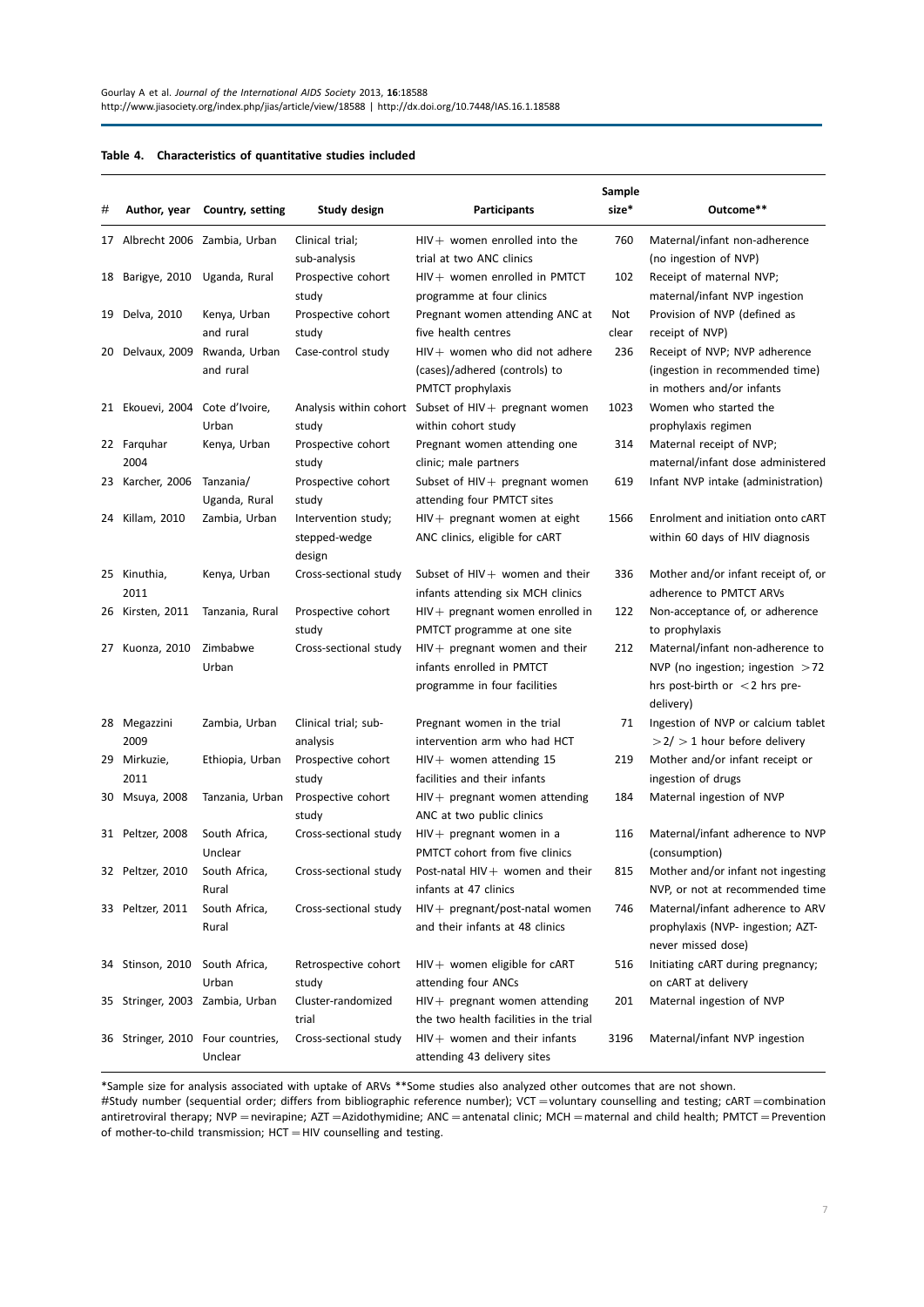| Table 5. Characteristics of mixed-methods studies included |  |  |  |  |
|------------------------------------------------------------|--|--|--|--|
|------------------------------------------------------------|--|--|--|--|

| #   | Author, year              | <b>Setting</b>                            | Study design                                                                                                            | <b>Participants</b>                                                                             | Sample size*                                                                | Outcomes** (quantitative)                                                 |
|-----|---------------------------|-------------------------------------------|-------------------------------------------------------------------------------------------------------------------------|-------------------------------------------------------------------------------------------------|-----------------------------------------------------------------------------|---------------------------------------------------------------------------|
| 37  |                           | Balcha, 2011 Ethiopia, urban<br>and rural | IDIs/descriptive analysis<br>of aggregated programme<br>data                                                            | IDIs with key informants 3 IDIs                                                                 |                                                                             | Uptake of PMTCT indicators<br>only                                        |
|     | 38 Doherty<br>2009        | South Africa,<br>rural                    | Operational research:<br>FGDs, observations,<br>structured interviews,<br>descriptive analysis of<br>routine PMTCT data | Facility managers,<br>counsellors, primary<br>health care supervisors,<br>district coordinators | 15 interviews with<br>managers/35 with<br>counsellors; 1 FGD                | Uptake of PMTCT indicators<br>only                                        |
| 39  | <b>Kiarie, 2003</b>       | Kenya, urban                              | FGDs/randomized clinical<br>trial                                                                                       | $HIV + postpartum/$<br>pregnant women                                                           | 124 (quantitative<br>analysis); 7 FGDs                                      | Compliance: took maternal<br>and infant NVP<br>or $>80\%$ of AZT doses    |
| 40. | Laher, 2012               | South Africa,<br>urban                    | Cross-sectional survey/<br>structured interviews and<br><b>FGD</b>                                                      | Women attending a<br>paediatric clinic with<br>HIV-infected infants                             | Survey: 45; 2 FGDs:<br>10 women in total:<br>Interviews: 35                 | Uptake of PMTCT indicators<br>only                                        |
|     | 41 Mepham,<br>2011        | South Africa,<br>rural                    | IDIs/quantitative sub-<br>study within clinical trial                                                                   | Subset of HIV + women<br>enrolled into the trial                                                | 94 (quantitative<br>analysis); 43 IDI                                       | No statistical analysis of<br>factors associated with<br>PMTCT ARV uptake |
|     | 42 Muchedzi,<br>2010      | Zimbabwe<br>urban                         | FGDs/cross-sectional<br>study                                                                                           | $HIV +$ women from 4<br>ANCs referred for cART<br>and key informants<br>(from ANC)              | Survey: 147; 2 FGDs<br>(of $10 - 12$ )                                      | Registration at the HIV<br>clinic                                         |
| 43  | Varga, 2008               | South Africa,<br>urban and rural          | Participatory group<br>workshops (role plays),<br>FGDs and cross-sectional<br>survey                                    | RCH clinic/programme<br>staff and adolescent<br>mothers                                         | $10-15$ per workshop<br>$(x 2)$ ; 10-12 per FGD<br>$(x 2)$ ; 100 for survey | No statistical analysis of<br>factors associated with<br>PMTCT ARV uptake |
|     | 44 Watson-<br>Jones, 2012 | Tanzania, urban                           | Cohort study/structured<br>interviews and<br>observations                                                               | $HIV +$ women at 2<br>delivery wards/health<br>workers                                          | Cohort analysis: 175;<br>Observations: 9: IDI<br>sample unclear             | Attendance at the HIV clinic<br>up to 4 months post-<br>delivery          |

\*Sample size for qualitative work and/or quantitative analysis associated with uptake of ARVs.

\*\*Some studies also analyzed other quantitative outcomes that are not shown; quantitative analyses for study numbers 37, 38, 40, 41 and 43 were excluded (only qualitative component met inclusion criteria).

#Study number (sequential order; differs from bibliographic reference number); cART = combination antiretroviral therapy; NVP = nevirapine; AZT = Azidothymidine; ANC = antenatal clinic; MCH = maternal and child health; PMTCT = Prevention of mother-to-child transmission; IDI = Indepth interview;  $FGD = Focus$  group discussion.

negative reactions from their partners including refusals to test for HIV, abandonment or violence [48,49,54,59,60,67]. Conversely, women who did not disclose their status were more likely to take their medication in one qualitative study (these women were better accepted by their community and life could continue as normal, while those whose positive status was known faced stigmatization) [64].

Lack of partner or family support was frequently mentioned [47,48,53-55,57,59,60,65], while support was also a facilitating factor [42,57,59,60,64]. Partner/couples voluntary counselling and testing (CVCT) was related to elevated adherence to/receipt of prophylaxis in three quantitative studies [29,38,67], although five studies found no/weak evidence for an association [27,28,40,41,68].

Cultural traditions. General scepticism towards facilities or modern medicine among community or family members,

and strong roles of elders and their beliefs, could influence decisions to use traditional healers and medicines alongside/ in place of ARVs [46,54,59,64], as well as place of delivery [preferences for traditional birth attendants (TBAs) and home-births] [47,50,57,60,64].

# Health systems

Resources and infrastructure. Shortage of (trained) clinic staff was a major barrier to PMTCT ARV uptake [48,51-53,55,58,59,63,65,66,69]. As a result, health workers were overwhelmed with high patient volume, contributing to long waiting-times [40,48,51,52,55,59,66], brief or poor quality counselling sessions [52], staff stress [45,52], staff failings and misunderstandings by staff [40,58].

Shortages of resources (including ARVs) [52,58,63,65,69], poor record keeping [63], and poor integration of services,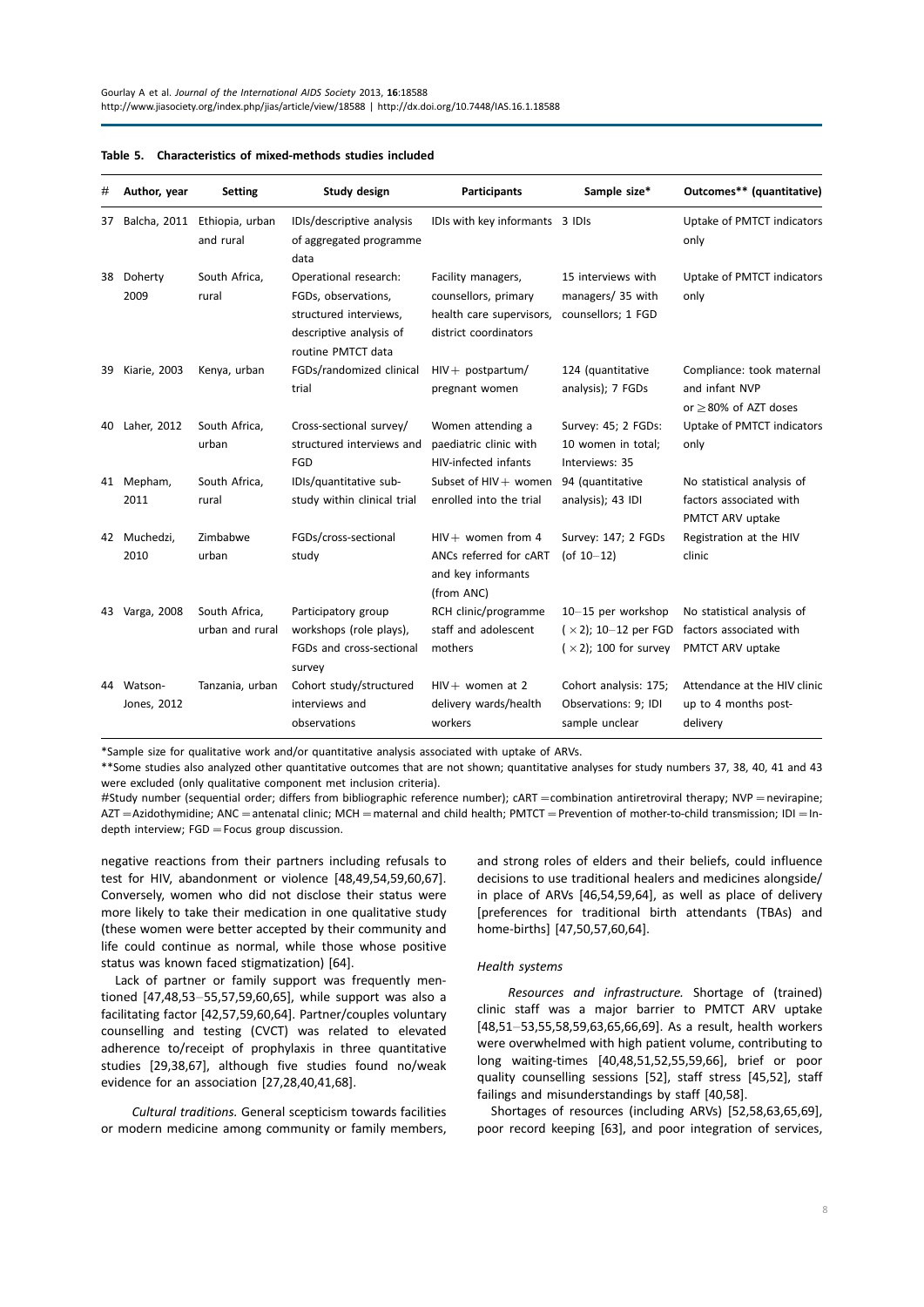# Table 6. Factors associated with PMTCT ARV uptake in the included qualitative research

|                                                            |              |                           |                                                                  |              |              |            |   |                           |              |              |              | Study number |   |                                |     |       |              |        |    |     |                |
|------------------------------------------------------------|--------------|---------------------------|------------------------------------------------------------------|--------------|--------------|------------|---|---------------------------|--------------|--------------|--------------|--------------|---|--------------------------------|-----|-------|--------------|--------|----|-----|----------------|
| <b>Factors</b>                                             |              |                           | $1 \t2 \t3 \t4^*$                                                | - 5          | - 6          |            |   |                           |              |              |              |              |   | 7 8 9 10 11 12 13 14 15 16 37* | 38* | $39*$ |              | 40 41* | 43 | 44* | Total          |
| Individual                                                 |              |                           |                                                                  |              |              |            |   |                           |              |              |              |              |   |                                |     |       |              |        |    |     |                |
| Psychological                                              |              |                           | $\checkmark$                                                     |              |              |            | ✓ |                           |              |              |              |              |   |                                |     |       |              |        |    |     | 10             |
| Denial/shock (following results)/<br>depression            |              |                           | $\checkmark$                                                     |              |              | ✓          |   |                           | $\checkmark$ |              |              |              |   |                                |     |       |              |        |    |     | 9              |
| Fear (of being HIV positive/death/<br>ARVs)                |              |                           |                                                                  |              |              |            | ✓ |                           |              |              | ✓            |              |   |                                |     |       | $\checkmark$ |        |    |     | 4              |
| Desire to protect baby/self/family<br>(facilitating)       |              |                           |                                                                  |              |              |            |   |                           |              |              |              |              |   |                                |     |       |              |        |    |     | 2              |
| Feeling better, well after taking cART<br>(facilitating)   |              |                           |                                                                  |              |              |            |   |                           |              |              |              | ✓            |   |                                |     |       |              |        |    |     | $\mathbf{1}$   |
| Knowledge and beliefs                                      |              | $\checkmark$              |                                                                  |              |              |            |   |                           |              |              | $\checkmark$ |              |   |                                |     | ✓     |              | ✓      |    |     | 10             |
| Poor knowledge of HIV/MTCT/<br>ARVs                        |              |                           |                                                                  |              |              |            |   |                           |              |              | ✓            |              |   |                                |     |       |              |        |    |     | 10             |
| Scepticism about ARVs                                      |              |                           |                                                                  |              |              |            |   |                           |              |              |              |              |   |                                |     |       |              |        |    |     | 6              |
| Obstetric factors and                                      |              |                           |                                                                  |              |              |            |   | $\checkmark$              |              |              |              |              |   |                                |     |       |              |        |    |     | 5              |
| pregnancy-history<br>Sudden/unclear/early/night-time       |              |                           |                                                                  |              |              |            |   |                           |              | $\checkmark$ |              |              |   |                                |     | ✓     |              |        |    |     | 5              |
| onset of labour                                            |              |                           |                                                                  |              |              |            |   |                           |              |              |              |              |   |                                |     |       |              |        |    |     |                |
| Post-delivery ill-health                                   |              |                           |                                                                  |              |              |            |   | ✓                         |              |              |              |              |   |                                |     |       |              |        |    |     | 1              |
| <b>Disease progression</b>                                 |              |                           |                                                                  | $\checkmark$ |              |            |   |                           |              |              |              | ✓            |   |                                |     |       |              |        |    |     | 3              |
| Lack of symptoms $-$ (perceived)<br>disease severity       |              |                           |                                                                  |              |              |            |   |                           |              |              |              |              |   |                                |     |       |              |        |    |     | 3              |
| Personal management and supply<br>of treatment             |              |                           | ✓                                                                |              |              |            |   | $\checkmark$              |              |              | ✓            |              |   |                                |     |       |              |        |    |     | 7              |
| Lost/sold/stolen/forgetting/ran out<br>of tablets          |              |                           | ✓                                                                |              |              |            |   | $\checkmark$ $\checkmark$ |              |              |              |              |   |                                |     |       |              |        |    |     | 5              |
| Difficulties administering infant<br>treatment             |              |                           |                                                                  |              |              |            |   |                           |              |              | ✓            |              |   |                                |     |       |              |        |    |     | 2              |
| <b>Partner and Community</b><br>Stigma                     |              |                           | $\checkmark$ $\checkmark$ $\checkmark$ $\checkmark$ $\checkmark$ |              |              |            |   |                           |              |              |              |              |   |                                |     |       |              |        |    |     | 18             |
| Disclosure issues/fear of disclosure                       | $\checkmark$ |                           |                                                                  | $\checkmark$ |              | $\sqrt{ }$ |   |                           |              |              |              |              |   | $\checkmark$                   |     |       |              |        |    |     | 17             |
| Relationship strains/violence                              | $\checkmark$ |                           |                                                                  |              | $\checkmark$ |            |   | $\checkmark$              |              |              |              |              |   |                                |     |       |              |        |    |     | 6              |
| Fear of someone finding/seeing pills                       | $\checkmark$ |                           |                                                                  |              | ✓            |            |   |                           |              | ✓            |              |              |   |                                |     |       |              |        |    |     | 4              |
| Partners controlling finances                              |              |                           |                                                                  | $\checkmark$ |              |            |   |                           |              |              |              | $\checkmark$ |   |                                |     |       |              |        |    |     | $\overline{2}$ |
| (Lack of) community/relative/partner $\sqrt{2}$<br>support |              |                           | $\checkmark$                                                     |              |              |            |   | $\checkmark$              |              |              | ✓            |              |   | $\checkmark$                   |     |       |              |        |    |     | 10             |
| Unwillingness of partners                                  |              |                           |                                                                  | $\checkmark$ |              |            |   |                           |              |              |              | ✓            |   |                                |     |       |              |        |    |     | 2              |
| to test                                                    |              |                           |                                                                  |              |              |            |   |                           |              |              |              |              |   |                                |     |       |              |        |    |     |                |
| Partner support (facilitating)                             | ✓            |                           |                                                                  |              |              |            |   |                           |              |              |              |              |   |                                |     |       |              |        |    |     | 2              |
| <b>Cultural traditions and beliefs</b>                     |              | $\checkmark$ $\checkmark$ |                                                                  |              |              |            |   | $\checkmark$              |              |              |              |              |   | $\checkmark$                   |     |       |              | ✓      |    |     | 9              |
| Preference for TBAs/home-<br>births                        |              |                           |                                                                  |              |              |            |   |                           |              |              |              |              |   |                                |     |       |              |        |    |     | 5              |
| Traditional medicines/healers                              | $\checkmark$ |                           |                                                                  |              |              |            |   |                           |              |              |              |              |   |                                |     |       |              |        |    |     | 4              |
| Strong role of grandparents,<br>associated beliefs         |              |                           |                                                                  |              |              |            |   | ✓                         |              |              |              |              |   |                                |     |       |              |        |    |     | 2              |
| Scepticism regarding facilities in<br>general              |              |                           |                                                                  |              |              |            |   |                           |              |              |              |              | ✓ | $\checkmark$                   |     |       |              |        |    |     | 2              |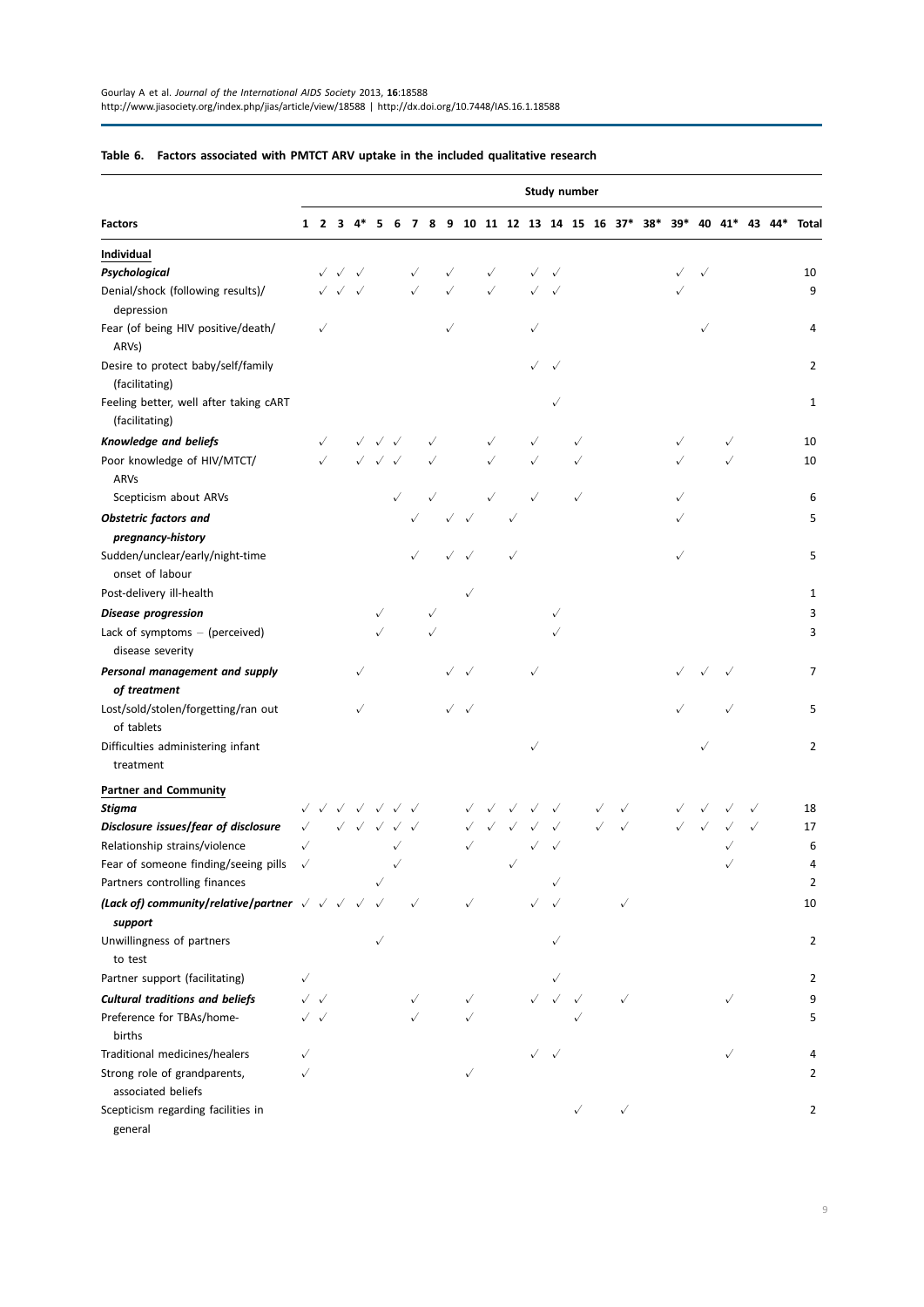# Table 6 (Continued )

|                                                          |   |              |              |              |  |              |                           |   |  |              | Study number |   |                                               |   |              |               |   |   |                |
|----------------------------------------------------------|---|--------------|--------------|--------------|--|--------------|---------------------------|---|--|--------------|--------------|---|-----------------------------------------------|---|--------------|---------------|---|---|----------------|
| <b>Factors</b>                                           |   |              |              |              |  |              |                           |   |  |              |              |   | 1 2 3 4 * 5 6 7 8 9 10 11 12 13 14 15 16 37 * |   | 38* 39*      | 40 41* 43 44* |   |   | <b>Total</b>   |
| <b>Health-systems</b>                                    |   |              |              |              |  |              |                           |   |  |              |              |   |                                               |   |              |               |   |   |                |
| Client-staff interactions                                | ✓ | $\checkmark$ |              | ✓            |  |              | $\checkmark$ $\checkmark$ |   |  |              |              | ✓ |                                               |   | $\checkmark$ |               | ✓ |   | 12             |
| Staff attitudes/fear of negative<br>attitudes            |   |              |              | ✓            |  |              |                           |   |  | ✓            |              |   |                                               |   |              |               |   |   | 11             |
| Trust in staff/helpful advice/<br>support (facilitating) |   | √            |              |              |  |              |                           |   |  | $\checkmark$ |              |   |                                               |   |              |               |   |   | $\overline{4}$ |
| Fear of lack of confidentiality                          |   |              |              |              |  |              |                           |   |  |              |              |   |                                               |   |              |               |   |   | $\mathbf{1}$   |
| Health-worker-client power                               |   |              |              |              |  | $\checkmark$ |                           |   |  |              |              |   |                                               |   |              |               |   |   | $\overline{2}$ |
| imbalance                                                |   |              |              |              |  |              |                           |   |  |              |              |   |                                               |   |              |               |   |   |                |
| Resources and infrastructure                             |   |              |              |              |  |              |                           |   |  |              |              |   |                                               |   |              |               |   | √ | 15             |
| Staff shortages                                          |   |              |              | $\checkmark$ |  |              |                           |   |  | ✓            |              |   |                                               |   |              |               |   | ✓ | 12             |
| Long waiting times                                       |   |              |              |              |  |              |                           |   |  |              |              |   |                                               |   |              |               |   |   | 6              |
| Staff too busy/workload high/<br>stressed                |   |              |              |              |  |              |                           |   |  |              |              |   |                                               |   |              |               |   |   | $\overline{7}$ |
| Lack of training/trained staff                           |   |              | $\checkmark$ |              |  |              |                           |   |  |              |              |   |                                               |   |              |               |   |   | $\mathbf{1}$   |
| Counselling sessions too short/too<br>few                |   |              |              |              |  | $\checkmark$ |                           |   |  |              |              |   |                                               |   |              |               |   |   | $\mathbf{1}$   |
| Staff failings                                           |   |              |              |              |  |              |                           |   |  |              |              |   |                                               | ✓ |              |               |   |   | 3              |
| Failure to give NVP/poor                                 |   |              |              |              |  |              |                           |   |  |              |              |   |                                               |   |              |               |   |   | $\mathbf{1}$   |
| instructions                                             |   |              |              |              |  |              |                           |   |  |              |              |   |                                               |   |              |               |   |   |                |
| Late bookings for delivery                               |   |              |              |              |  |              |                           |   |  |              |              |   |                                               |   |              |               |   |   | 1              |
| Misunderstanding of client services                      |   |              |              |              |  |              |                           |   |  |              |              |   |                                               |   |              |               |   |   | $\mathbf{1}$   |
| required                                                 |   |              |              |              |  |              |                           |   |  |              |              |   |                                               |   |              |               |   |   |                |
| Drug or supplies shortages                               |   |              |              |              |  |              | $\checkmark$              |   |  |              |              |   |                                               |   |              |               |   |   | 5              |
| Delays (HIV tests, results, CD4 counts)                  |   |              |              |              |  |              |                           |   |  |              |              |   |                                               |   |              |               |   |   | 3              |
| Privacy issues (layout)                                  |   |              | $\checkmark$ |              |  |              |                           |   |  |              |              |   |                                               |   |              |               |   |   | 6              |
| Integration of services                                  |   |              |              |              |  |              |                           |   |  |              |              |   |                                               |   |              |               |   |   | 4              |
| Poor referral links/no/delayed                           |   |              |              |              |  |              |                           |   |  |              |              |   |                                               |   |              |               |   |   | $\overline{2}$ |
| referral to cART                                         |   |              |              |              |  |              |                           |   |  |              |              |   |                                               |   |              |               |   |   |                |
| Integration as a facilitating factor                     | ✓ |              |              |              |  |              |                           |   |  |              |              |   |                                               |   |              |               |   |   | 2              |
| Poor coordination between regional/                      | √ |              |              |              |  |              |                           |   |  |              |              |   |                                               |   |              |               |   |   | $\overline{2}$ |
| local levels                                             |   |              |              |              |  |              |                           |   |  |              |              |   |                                               |   |              |               |   |   |                |
| Poor record keeping                                      |   |              |              |              |  |              |                           |   |  |              |              |   |                                               |   |              |               |   |   | $\mathbf{1}$   |
| Access to facilities/services                            |   |              |              | ✓            |  |              |                           | ✓ |  | ✓            |              |   | ✓                                             |   |              |               |   |   | 10             |
| Transport issues/time and cost                           |   |              |              | $\checkmark$ |  |              |                           |   |  |              |              |   |                                               |   |              |               |   |   | 10             |
| Costs/perceived costs of services/                       |   |              |              |              |  |              |                           |   |  |              |              |   |                                               |   |              |               |   |   | 4              |
| treatment                                                |   |              |              |              |  |              |                           |   |  |              |              |   |                                               |   |              |               |   |   |                |
| Late first presentation to ANC                           |   |              |              |              |  |              |                           |   |  |              |              |   |                                               |   |              |               |   |   | $\overline{2}$ |

ANC = antenatal clinic; ARV = antiretroviral; cART = combination antiretroviral therapy; MTCT = mother-to-child transmission; NVP = nevirapine;  $PMTCT =$ prevention of mother-to-child transmission; TBA = traditional birth attendant.

 $\sqrt{2}$ indicates the factor was related to PMTCT ARV uptake \*Studies removed during sensitivity analysis of qualitative results.

referral links or tracking systems [40,47,52,66], also contributed to low uptake of ARVs. Integrated ANC and ARV services (ARV drugs provided within the ANC building) was related to improved uptake of cART or prophylaxis in quantitative [70] and qualitative research [47,66], although uptake was comparable if cART services were offered one day per week at ANC or in separate buildings/sites in another quantitative study [43].

Staff-client interactions. Experience of negative staff attitudes was a frequently cited barrier to returning to facilities [41,45,47,48,51,55,58,60,63,66], limiting the opportunity to receive prophylaxis or cART [48]. For example, women experienced or feared scolding from staff for homedeliveries when returning with their baby for NVP administration [60], or were stigmatized [45,48]. Confidentiality breaches were reported in one study [45], and sub-optimal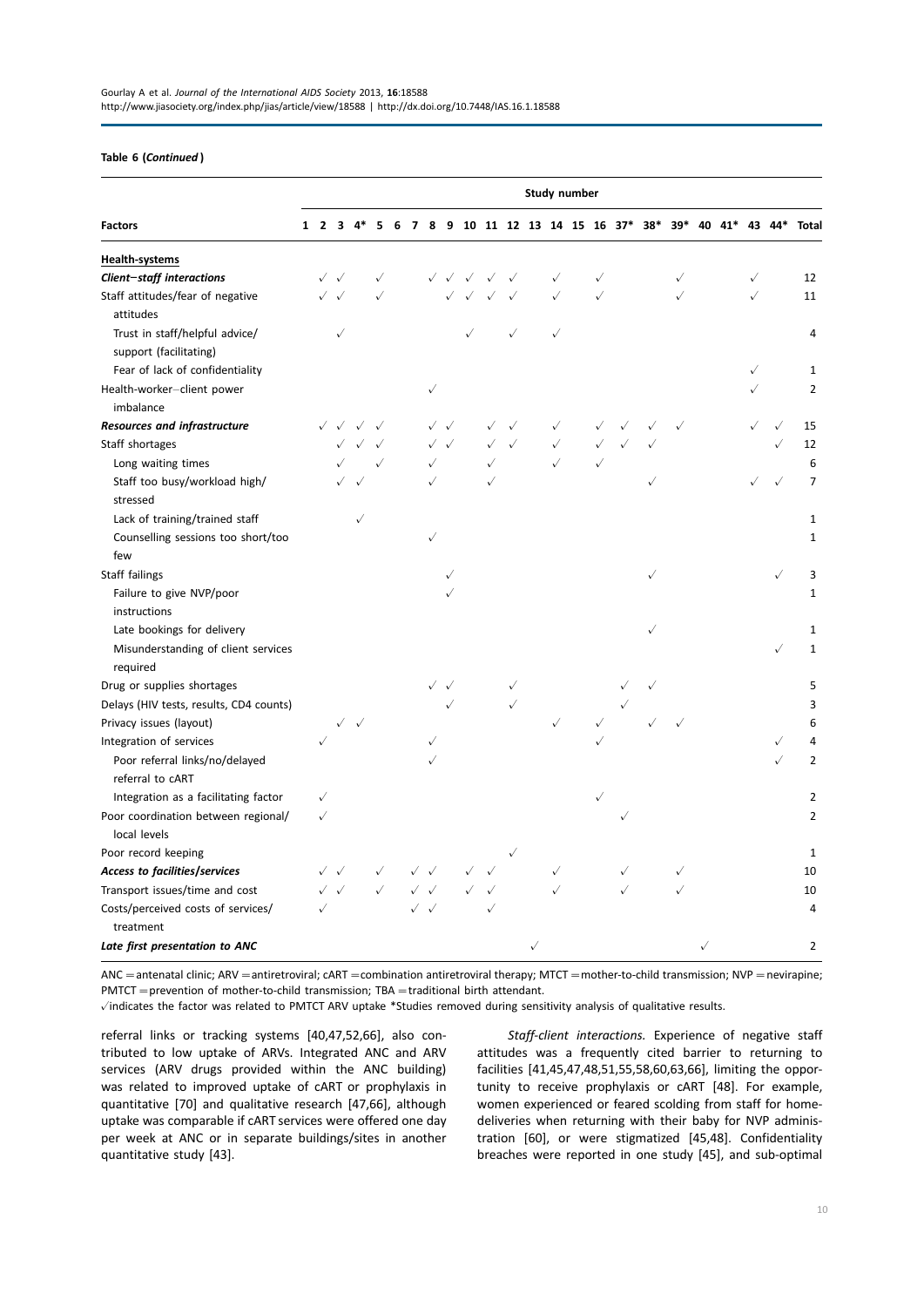|                                           |              |              |    |              |              |                 |       |                  |                                 |              |    |          | Study number |              |              |              |          |              |              |              |              |              |                |
|-------------------------------------------|--------------|--------------|----|--------------|--------------|-----------------|-------|------------------|---------------------------------|--------------|----|----------|--------------|--------------|--------------|--------------|----------|--------------|--------------|--------------|--------------|--------------|----------------|
| <b>Factors</b>                            | 17           | 18           | 19 | 20           |              | $21$ $22$ $23*$ | 24 25 |                  | 26                              | 27           | 28 | 29       | 30           | 31           | 32           | 33           | 34       | 35           | 36           | 39           | 42           | 44           | Total          |
| Individual                                |              |              |    |              |              |                 |       |                  |                                 |              |    |          |              |              |              |              |          |              |              |              |              |              |                |
| Socio-demographic                         |              |              |    |              |              |                 |       |                  |                                 |              |    |          |              |              |              |              |          |              |              |              |              |              |                |
| Education (or literacy)                   | $\checkmark$ | $\checkmark$ |    |              | $\checkmark$ | $\checkmark$    |       | $\times$         | $\times$                        | $\checkmark$ |    | $\times$ |              | $\times$     | $\times$     | $\times$ (u) |          | $\checkmark$ |              | $\times$     | $\times$     | $\times$     | 16             |
| Age of mother                             | $\times$     | $\checkmark$ |    | $\times$     |              | $\checkmark$    |       | $\times$ $\sqrt$ |                                 |              |    | $\times$ |              | $\times$     | $\times$     |              | $\times$ | $\times$     | $\checkmark$ | $\times$     | $\times$     | $\times$     | 15             |
| Religion                                  |              |              |    | $\times$     |              | $\checkmark$    |       |                  |                                 | $\times$ (u) |    |          |              |              |              |              |          |              |              |              |              | $\times$     | 4              |
| Ethnicity                                 |              |              |    |              |              |                 |       |                  |                                 |              |    |          |              |              |              |              |          |              |              |              |              | $\checkmark$ | $\mathbf{1}$   |
| Socio-economic                            |              |              |    |              |              |                 |       |                  |                                 |              |    |          |              |              |              |              |          |              |              |              |              |              |                |
| Income activities/occupation              | $\times$     |              |    |              | $\times$     | $\times$        |       | $\times$ $\sqrt$ |                                 | $\times$     |    |          |              |              |              |              |          | $\times$     |              |              | $\times$     | $\times$     | 9              |
| Knowledge and beliefs                     |              |              |    |              |              |                 |       |                  |                                 |              |    |          |              |              |              |              |          |              |              |              |              |              |                |
| HIV/MTCT knowledge                        |              |              |    | $\times$     |              |                 |       |                  |                                 |              |    |          |              | $\times$     |              | $\times$ (u) |          |              |              | $\times$ (u) | $\mathsf{X}$ |              | 6              |
| Lived in villages exposed to HIV research |              | $\checkmark$ |    |              |              |                 |       |                  |                                 |              |    |          |              |              |              |              |          |              |              |              |              |              | 1              |
| <b>Obstetric and pregnancy-history</b>    |              |              |    |              |              |                 |       |                  |                                 |              |    |          |              |              |              |              |          |              |              |              |              |              |                |
| Mother took PMTCT prophylaxis             |              |              |    | $\checkmark$ |              |                 |       |                  |                                 |              |    |          |              |              |              |              |          |              |              |              |              | $\checkmark$ | $\overline{2}$ |
| PMTCT in previous pregnancy               |              |              |    |              |              |                 |       |                  |                                 | $\checkmark$ |    |          |              |              |              |              |          |              |              |              |              |              | 1              |
| Parity                                    | $\times$     |              |    |              |              | $\times$        |       | $\times$         |                                 | $\checkmark$ |    |          |              |              |              |              |          | $\times$ (u) |              |              |              |              | 5              |
| Cervical dilation                         |              |              |    |              |              |                 |       |                  |                                 |              |    |          |              |              |              |              |          |              |              |              |              |              | 1              |
| Term/premature delivery                   |              |              |    |              |              |                 |       |                  |                                 |              |    |          |              |              | $\checkmark$ |              |          |              |              |              |              |              | 1              |
| Caesarian/vaginal delivery                |              |              |    |              |              |                 |       |                  |                                 |              |    |          |              |              | $\times$     |              |          |              | $\checkmark$ |              |              |              | $\overline{2}$ |
| Infant factors/characteristics            |              |              |    |              |              |                 |       |                  |                                 |              |    |          |              |              |              |              |          |              |              |              |              |              |                |
| Birth weight of infant                    | √            |              |    |              |              |                 |       |                  |                                 |              |    |          |              |              |              |              |          |              | ✓            |              |              |              | $\overline{2}$ |
| Knowledge of infant HIV status            |              |              |    |              |              |                 |       |                  |                                 |              |    |          |              |              | $\checkmark$ |              |          |              |              |              |              |              | 1              |
| At risk for neonatal death                | $\checkmark$ |              |    |              |              |                 |       |                  |                                 |              |    |          |              |              |              |              |          |              |              |              |              |              | $\mathbf{1}$   |
| Partners and community                    |              |              |    |              |              |                 |       |                  |                                 |              |    |          |              |              |              |              |          |              |              |              |              |              |                |
| <b>Stigma</b>                             |              |              |    |              |              |                 |       |                  |                                 |              |    |          |              |              |              |              |          |              |              |              |              |              |                |
| Internalized stigma                       |              |              |    |              |              |                 |       | ✓                |                                 |              |    |          |              |              |              | $\times$ (u) |          |              |              |              |              |              | 2              |
| Experience of HIV/AIDS discrimination     |              |              |    |              |              |                 |       |                  |                                 |              |    |          |              |              | $\times$ (u) | $\checkmark$ |          |              |              |              | $\times$     |              | 3              |
| <b>Disclosure</b>                         |              |              |    |              |              |                 |       |                  |                                 |              |    |          |              |              |              |              |          |              |              |              |              |              |                |
| Disclosure of HIV/ARVs to partner         | $\checkmark$ |              |    | $\times$ (u) |              |                 |       | $\times$         |                                 |              |    | $\times$ |              |              | √            |              |          | $\times$     |              | $\times$ (u) |              |              | q              |
| Disclosure to anyone                      |              | $\times$     |    | $\times$     |              |                 |       |                  | $\times$ (u)                    |              |    |          |              | $\times$ (u) | $\times$ (u) | $\checkmark$ |          |              |              |              |              | $\checkmark$ | $\overline{7}$ |
| Disclosure to other (not partner)         |              |              |    | $\checkmark$ |              |                 |       |                  |                                 |              |    |          |              |              |              |              |          |              |              |              |              |              | $\mathbf{1}$   |
| Married or living with partner            |              | $\times$     |    | $\checkmark$ | $\checkmark$ |                 |       |                  | $\times$ $\phantom{0}$ $\times$ |              |    |          |              |              | $\times$     | $\times$ (u) |          | $\times$     |              | $\times$     | ✓            | $\times$     | 11             |

Table 7. Factors associated with PMTCT ARV uptake in the included quantitative research, and cases where these factors were explored but no statistical evidence for an association with PMTCT ARV uptake was reported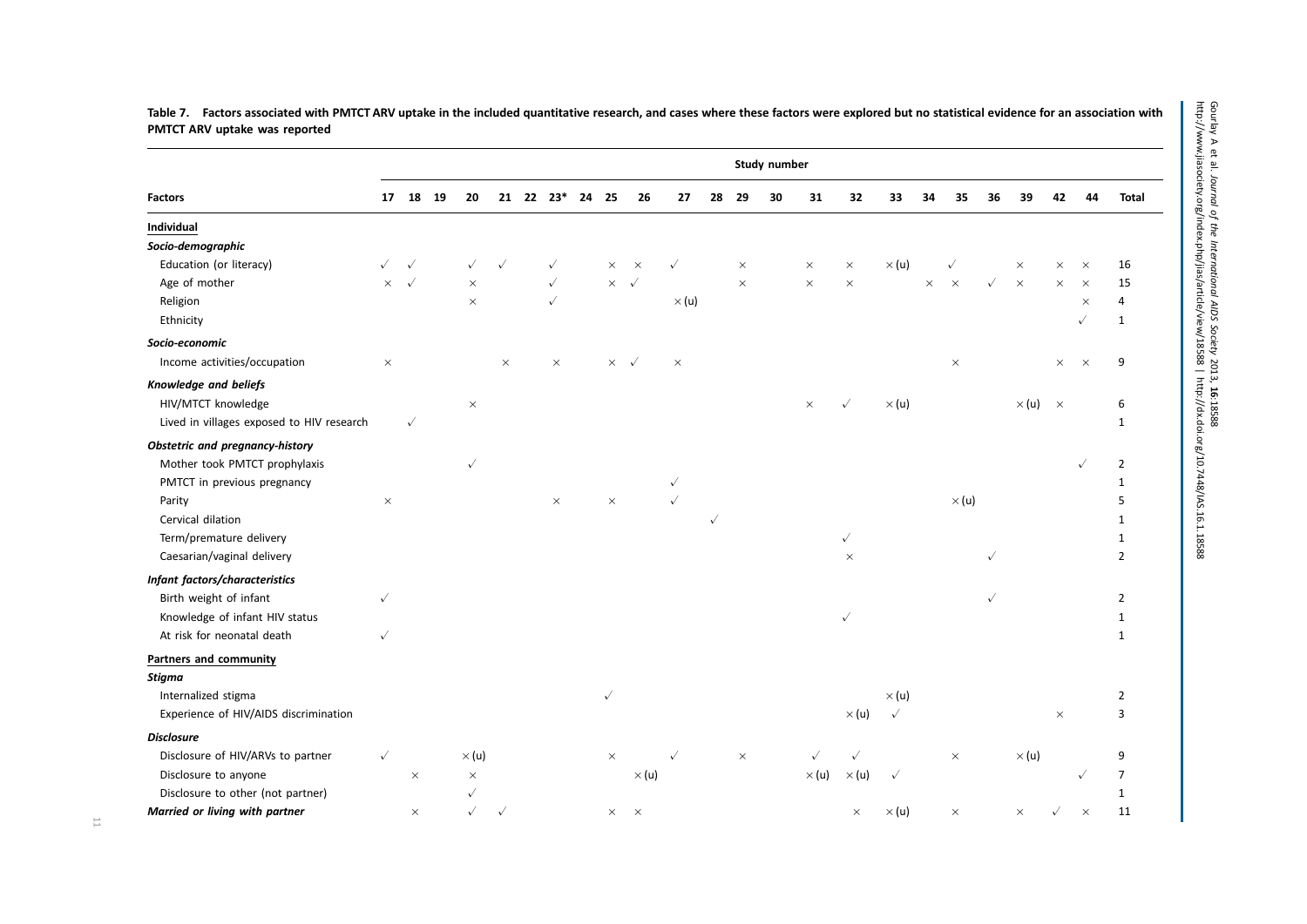|                                        |              |              |              |              |    |              |              |    |              |            |                           |    |              | Study number |          |              |              |              |    |              |              |              |                |              |
|----------------------------------------|--------------|--------------|--------------|--------------|----|--------------|--------------|----|--------------|------------|---------------------------|----|--------------|--------------|----------|--------------|--------------|--------------|----|--------------|--------------|--------------|----------------|--------------|
| <b>Factors</b>                         | 17           | 18           | 19           | 20           | 21 | 22           | $23*$        | 24 | 25           | 26         | 27                        | 28 | 29           | 30           | 31       | 32           | 33           | 34           | 35 | 36           | 39           | 42           | 44             | <b>Total</b> |
| <b>Support</b>                         |              |              |              |              |    |              |              |    |              |            |                           |    |              |              |          |              |              |              |    |              |              |              |                |              |
| Partner VCT                            |              | $\times$     |              | $\checkmark$ |    |              |              |    |              |            |                           |    |              | $\times$ (u) |          | $\checkmark$ |              |              |    |              | $\times$ (u) |              | $\times$       | 6            |
| Couples VCT                            | $\times$     |              |              |              |    | $\checkmark$ |              |    |              |            |                           |    |              |              |          |              |              |              |    |              |              |              |                |              |
| Male involvement                       |              |              |              |              |    |              |              |    |              |            |                           |    |              |              |          | $\times$     |              |              |    |              |              |              |                |              |
| Attendance at support group            |              |              |              |              |    |              |              |    |              |            |                           |    |              |              |          | $\times$ (u) | $\times$ (u) |              |    |              |              | $\checkmark$ |                | ٦            |
| <b>Health-systems</b>                  |              |              |              |              |    |              |              |    |              |            |                           |    |              |              |          |              |              |              |    |              |              |              |                |              |
| ARV services integrated into ANC       |              |              |              |              |    |              |              |    |              |            |                           |    |              |              |          |              |              | $\times$     |    |              |              |              |                |              |
| Client understood referral process     |              |              |              |              |    |              |              |    |              |            |                           |    |              |              |          |              |              |              |    |              |              | $\checkmark$ |                |              |
| HIV status kept confidential at clinic |              |              |              |              |    |              |              |    |              |            |                           |    |              |              |          | $\sqrt{ }$   |              |              |    |              |              |              |                |              |
| Site of PMTCT counselling              |              |              |              |              |    |              | $\checkmark$ |    |              |            |                           |    |              |              |          |              |              |              |    |              |              |              |                |              |
| Place of delivery                      | $\checkmark$ | $\times$     |              | $\times$ (u) |    |              |              |    | $\checkmark$ |            | $\checkmark$              |    | $\checkmark$ |              | $\times$ | $\times$ (u) |              |              |    |              | $\checkmark$ |              |                |              |
| Urban/rural facility                   |              |              | $\checkmark$ |              |    |              |              |    |              |            |                           |    |              |              |          |              |              |              |    |              |              |              |                |              |
| Number of ANC visits                   |              |              |              |              |    |              |              |    |              |            | $\times$ (u) $\checkmark$ |    |              |              | $\times$ | $\times$ (u) |              |              |    | $\checkmark$ |              |              | $\times$ (u) 7 |              |
| Gestational age at first ANC visit     |              | $\checkmark$ |              | $\times$ (u) |    |              |              |    |              | $\sqrt{2}$ |                           |    | $\times$     |              |          |              |              | $\checkmark$ |    |              |              |              |                |              |
| HIV test after/at first ANC visit      |              |              |              |              |    |              |              |    |              |            |                           |    |              |              |          |              |              |              |    |              |              |              |                |              |
| Mother given NVP to take home          |              |              |              |              |    |              |              |    |              |            | $\checkmark$              |    |              |              |          |              |              |              |    |              |              |              |                |              |
| Regimen type                           |              |              |              |              |    |              |              |    |              |            |                           |    | $\times$     |              |          |              |              |              |    | $\checkmark$ |              |              |                |              |
| Universal NVP without HIV testing      |              |              |              |              |    |              |              |    |              |            |                           |    |              |              |          |              |              |              |    |              |              |              |                |              |

 $\sqrt{2}$ indicates statistical evidence for an association (p<0.05 or 95% CI excludes the null value of one) was reported with at least one relevant outcome (adherence/receipt of PMTCT ARVs/cART/attendance at ART clinic).

<sup>x</sup> Indicates no statistical evidence for an association; x(u) Statistical evidence for an association in uni-variate analysis only.

ANC = antenatal clinic; ARV = antiretrovirals; MTCT = mother-to-child transmission; NVP = nevirapine; PMTCT = Prevention of mother-to-child transmission; VCT = voluntary counselling and testing;  $ART =$ Antiretroviral therapy.

\*Study removed during sensitivity analysis of quantitative results.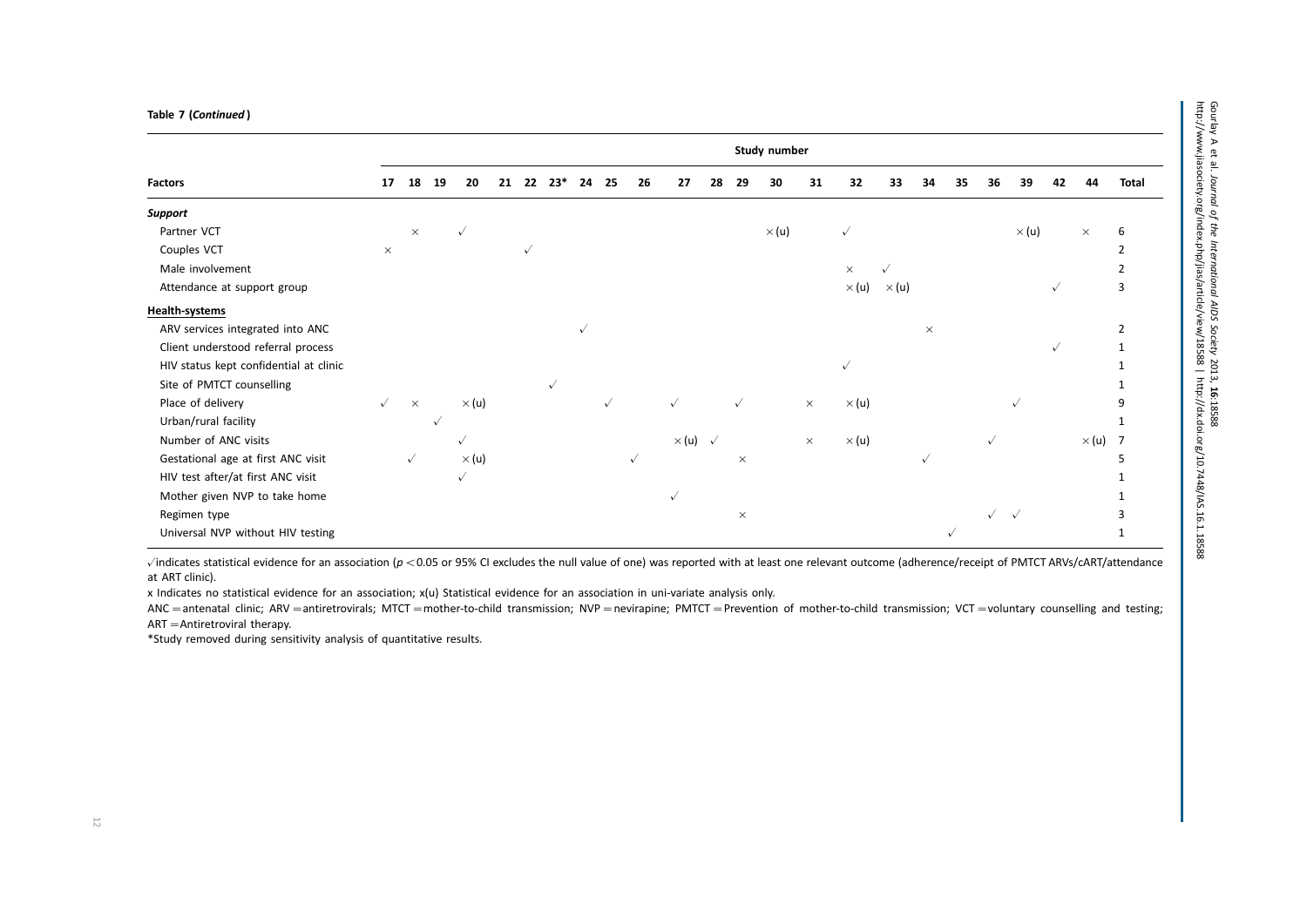layout of clinics contributed to lack of privacy [41,53, 55,59,69]. However, some women described how counsellors [helped](http://www.jiasociety.org/index.php/jias/article/view/18588) [them](http://www.jiasociety.org/index.php/jias/article/view/18588) [to](http://www.jiasociety.org/index.php/jias/article/view/18588) [persevere](http://www.jiasociety.org/index.php/jias/article/view/18588) [with](http://www.jiasociety.org/index.php/jias/article/view/18588) [PMTCT](http://www.jiasociety.org/index.php/jias/article/view/18588) [interve](http://www.jiasociety.org/index.php/jias/article/view/18588)[ntions](http://dx.doi.org/10.7448/IAS.16.1.18588) [or](http://dx.doi.org/10.7448/IAS.16.1.18588) [HIV](http://dx.doi.org/10.7448/IAS.16.1.18588) clinic attendance, and deal with stigma, disclosure and relationship issues [59,63].

Access to services. Another key issue affecting access to PMTCT treatment for mothers and infants was the distance to facilities and frequency of visits required [41,47,48, 51,52,55,57,59,60,65], particularly in rural areas [57,60,65]. Perceived or real costs of maternity services and treatment were sometimes concerns [47,51,52,57].

Home-births resulted in barriers to mothers and infants receiving PMTCT ARVs in quantitative [32,34,36,41] and qualitative studies [47,50,57,60] conducted in rural and urban settings. For example, distance or fear of inadvertent disclosure hindered women from returning to facilities for infant prophylaxis [57,60]. In some settings, women were provided with NVP (to take during labour, and/or give to their infant) during ANC appointments, resulting in improved PMTCT ARV ingestion in mother-baby pairs in one quantitative study [32] and no association between place of delivery and uptake of prophylaxis in three other quantitative studies [28,29,37].

Late presentation at ANC was a barrier to accessing ARVs in two qualitative studies [54,62]. Similarly, one quantitative study suggested earlier enrolment at ANC was associated with better uptake of cART during pregnancy [43]. However, other quantitative research found women presenting earlier in pregnancy were less likely to take NVP [28] or collect AZT prescriptions [35].

Type of ARV regimen taken during pregnancy influenced maternal adherence: women taking twice-daily AZT were less likely to adhere than women taking NVP [41], while Stringer et al. found that women on cART were more likely to adhere than those taking NVP alone [44].

# Changing factors over time

Dividing the studies into those conducted pre- and post-2007 revealed no major difference in community and healthsystems factors over time (Tables 8 and 9). Psychological factors (denial/shock/depression), knowledge and maternal education were less frequently reported in recent studies (compared to earlier studies). It would have been preferable to take into account the number of studies that had investigated each factor within each time period, however details of the topic guides were not often provided in the manuscripts of qualitative studies, and not all quantitative study manuscripts clearly listed all the variables that were collected and analyzed.

# Discussion

# Main findings

This is the first study, to our knowledge, to systematically review barriers and facilitating factors to uptake of antiretrovirals (both prophylaxis and cART) for PMTCT in sub-Saharan Africa, from both a qualitative and quantitative perspective, thus allowing an analysis of the relative importance of different factors and changes over time. The

identified factors fell broadly into individual, community and health-systems levels.

At the individual-level, poor knowledge of HIV/MTCT/ARVs, lower maternal educational level (potentially manifested through poor knowledge, or differences in socio-economic status), and psychological factors following diagnosis of HIV were the key barriers that emerged from the review. Stigma and fear of disclosure to partners/others were the most frequently cited barriers overall, with stigmatization occurring at all levels (self-stigma, discrimination by partners, community members and health workers). The extent of community/partner support was another major factor affecting uptake of PMTCT ARVs, while cultural traditions including preferences for traditional healers and TBAs were also common. Key health-systems barriers were staff shortages, (fear of) scolding from staff, facility accessibility issues and non-facility deliveries.

Qualitative results provided arguably the most useful insights, for example describing barriers and facilitating factors from the perspective of the patient or provider and how they affected ARV uptake. However, few qualitative studies ranked barriers in terms of relative importance, which would facilitate interpretation and help to prioritize intervention strategies. Quantitative results were less conclusive due to heterogeneity and the diversity of factors investigated. Some important factors that are difficult to measure, such as stigma, were not often investigated in quantitative work, while socio-demographic factors that are more easily measured were frequently analyzed. Therefore, the frequency of citations for a particular factor does not necessarily reflect its importance, but the number of times it has been investigated.

### Programmatic implications

Addressing barriers at each social/structural level is essential in order to realize the full potential of PMTCT programmes. Mitigating these barriers may also have benefits beyond improved uptake of PMTCT programmes, in reducing the risk of transmission to sero-discordant partners of HIV-positive mothers [71]. Figure 3 illustrates recommended interventions to address barriers at different levels.

At the individual-level, poor knowledge could be addressed through counselling and educational strategies. However, authors occasionally noted educational efforts had made little impact on service use. Delva et al. suggested transport fares or experience from previous pregnancies may have been a greater barrier to accessing services [56]. Careful distribution of information will also be needed, as attempts to educate women using pamphlets have occasionally failed due to illiteracy or fear of disclosure (being seen with the documents) [48]. Further counselling by health-providers (for example providing reassurance that ARV treatment will not harm the unborn baby and explaining in simple terms how the drugs can reduce transmission) could encourage women to take their treatments, as well as community-driven participatory communication strategies [73], or new technologies (such as mobile phone reminders) [74].

The frequency of citations of psychological barriers (denial, depression and fears about being HIV-positive, treatment and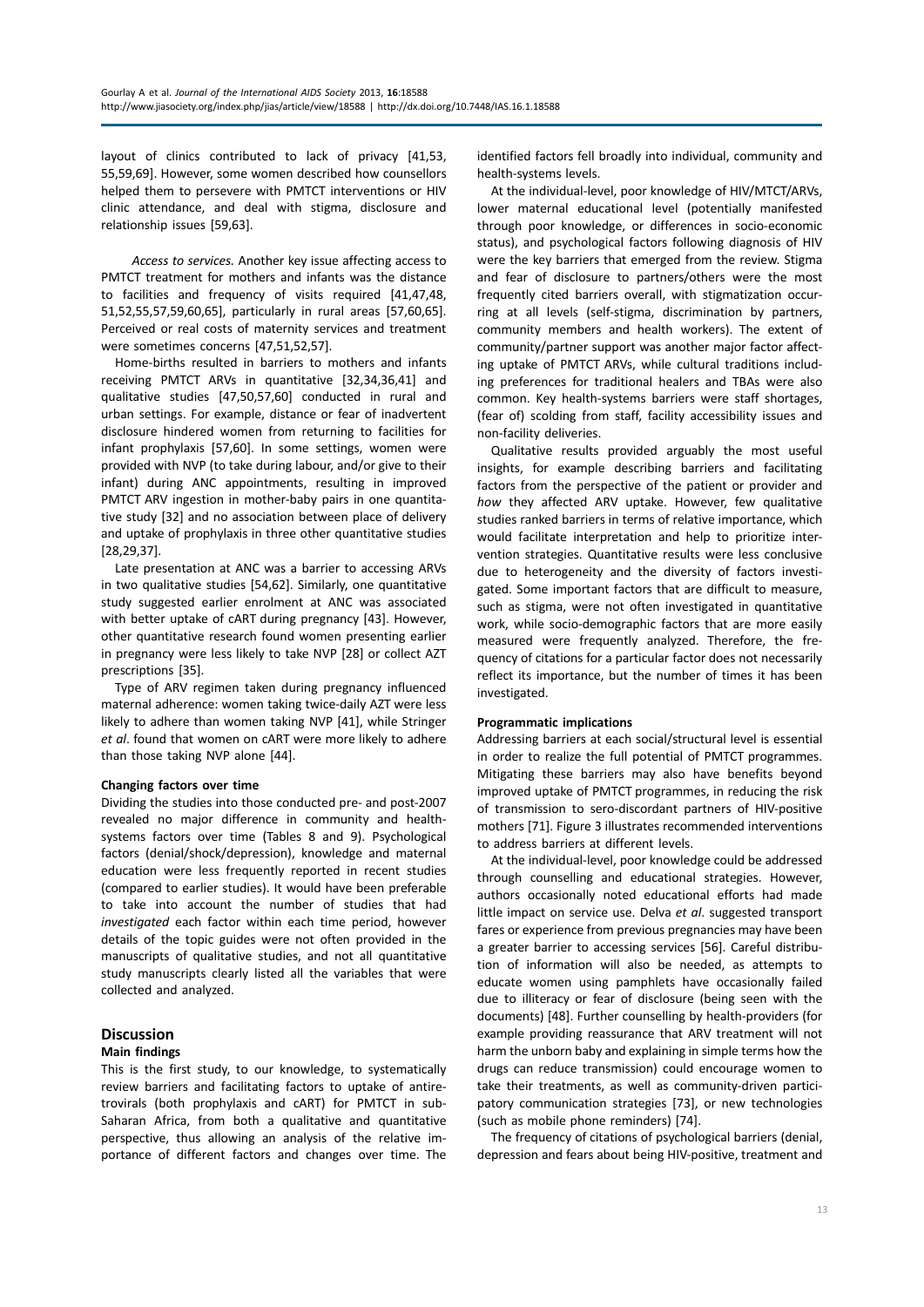# Table 8. Changes over time: factors associated with PMTCT ARV uptake in qualitative research

|                                                       |              |                                      | Number of studies (%) |                                         |
|-------------------------------------------------------|--------------|--------------------------------------|-----------------------|-----------------------------------------|
| <b>Factors</b>                                        |              | Fieldwork before 2007*<br>$(N = 12)$ |                       | Fieldwork in/after<br>$2007**$ (N = 11) |
|                                                       |              |                                      |                       |                                         |
| Individual<br>Psychological                           | 7            | 58%                                  | 3                     | 27%                                     |
| Denial/shock (following results)/depression           | 7            | 58%                                  | $\overline{2}$        | 18%                                     |
| Fear (of being HIV positive/death/ARVs)               | 2            | 17%                                  | 2                     | 18%                                     |
| Desire to protect baby/self/family (facilitating)     | 0            | 0%                                   | 2                     | 18%                                     |
| Feeling better, well after taking cART (facilitating) | 0            | 0%                                   | 1                     | 9%                                      |
| <b>Knowledge and beliefs</b>                          | 8            | 67%                                  | 2                     | 18%                                     |
| Poor knowledge of HIV/MTCT/ARVs                       | 8            | 67%                                  | 2                     | 18%                                     |
| Scepticism about ARVs                                 | 5            | 42%                                  | $\mathbf{1}$          | 9%                                      |
| Obstetric factors and pregnancy-history               | 3            | 25%                                  | 2                     | 18%                                     |
| Sudden/unclear/early/night-time onset of labour       | 3            | 25%                                  | 2                     | 18%                                     |
| Post-delivery ill-health                              | 0            | 0%                                   | 1                     | 9%                                      |
| <b>Disease progression</b>                            | 2            | 17%                                  | 1                     | 9%                                      |
| Lack of symptoms $-$ (perceived) disease severity     | 2            | 17%                                  | 1                     | 9%                                      |
| Personal management and supply of treatment           | 3            | 25%                                  | 4                     | 36%                                     |
| Lost/sold/stolen/forgetting/ran out of tablets        | 3            | 25%                                  | 2                     | 18%                                     |
| Difficulties administering infant treatment           | 0            | 0%                                   | 2                     | 18%                                     |
|                                                       |              |                                      |                       |                                         |
| <b>Partner and Community</b>                          |              |                                      |                       |                                         |
| Stigma                                                | 9            | 75%                                  | 9                     | 82%                                     |
| Disclosure issues/fear of disclosure                  | 8            | 67%                                  | 9                     | 82%                                     |
| Relationship strains/violence                         | 1            | 8%                                   | 5                     | 45%                                     |
| Fear of someone finding/seeing pills                  | 1            | 8%                                   | 3                     | 27%                                     |
| Partners controlling finances                         | 1            | 8%                                   | 1                     | 9%                                      |
| (Lack of) community/relative/partner support          | 5            | 42%                                  | 5                     | 45%                                     |
| Unwillingness of partners to test                     | 1            | 8%                                   | 1                     | 9%                                      |
| Partner support (facilitating)                        | 0            | 0%                                   | 2                     | 18%                                     |
| <b>Cultural traditions and beliefs</b>                | 3            | 25%                                  | 6                     | 55%                                     |
| Preference for TBAs/home-births                       | 3            | 25%                                  | 2                     | 18%                                     |
| Traditional medicines/healers                         | 0            | 0%                                   | 4                     | 36%                                     |
| Strong role of grandparents, associated beliefs       | 0            | 0%                                   | 2                     | 18%                                     |
| Scepticism regarding facilities in general            | 1            | 8%                                   | 1                     | 9%                                      |
| <b>Health-systems</b>                                 |              |                                      |                       |                                         |
| <b>Client-staff interactions</b>                      | 8            | 67%                                  | 4                     | 36%                                     |
| Staff attitudes/fear of negative attitudes            | 7            | 58%                                  | 4                     | 36%                                     |
| Trust in staff/helpful advice/support (facilitating)  | 1            | 8%                                   | 3                     | 27%                                     |
| Fear of lack of confidentiality                       | 1            | 8%                                   | 0                     | 0%                                      |
| Health-worker-client power imbalance                  | 2            | 17%                                  | 0                     | 0%                                      |
| <b>Resources and infrastructure</b>                   | 9            | 75%                                  | 6                     | 55%                                     |
| Staff shortages                                       | 6            | 50%                                  | 6                     | 55%                                     |
| Long waiting times                                    | 4            | 33%                                  | 2                     | 18%                                     |
| Staff too busy/workload high/stressed                 | 5            | 42%                                  | 2                     | 18%                                     |
| Lack of training/trained staff                        | 1            | 8%                                   | 0                     | 0%                                      |
| Counselling sessions too short/too few                | 1            | 8%                                   | 0                     | 0%                                      |
| Staff failings                                        | 1            | 8%                                   | 2                     | 18%                                     |
| Failure to give NVP/poor instructions                 | $\mathbf{1}$ | 8%                                   | 0                     | 0%                                      |
| Late bookings for delivery                            | 0            | 0%                                   | 1                     | 9%                                      |
| Misunderstanding of client services required          | 0            | 0%                                   | 1                     | 9%                                      |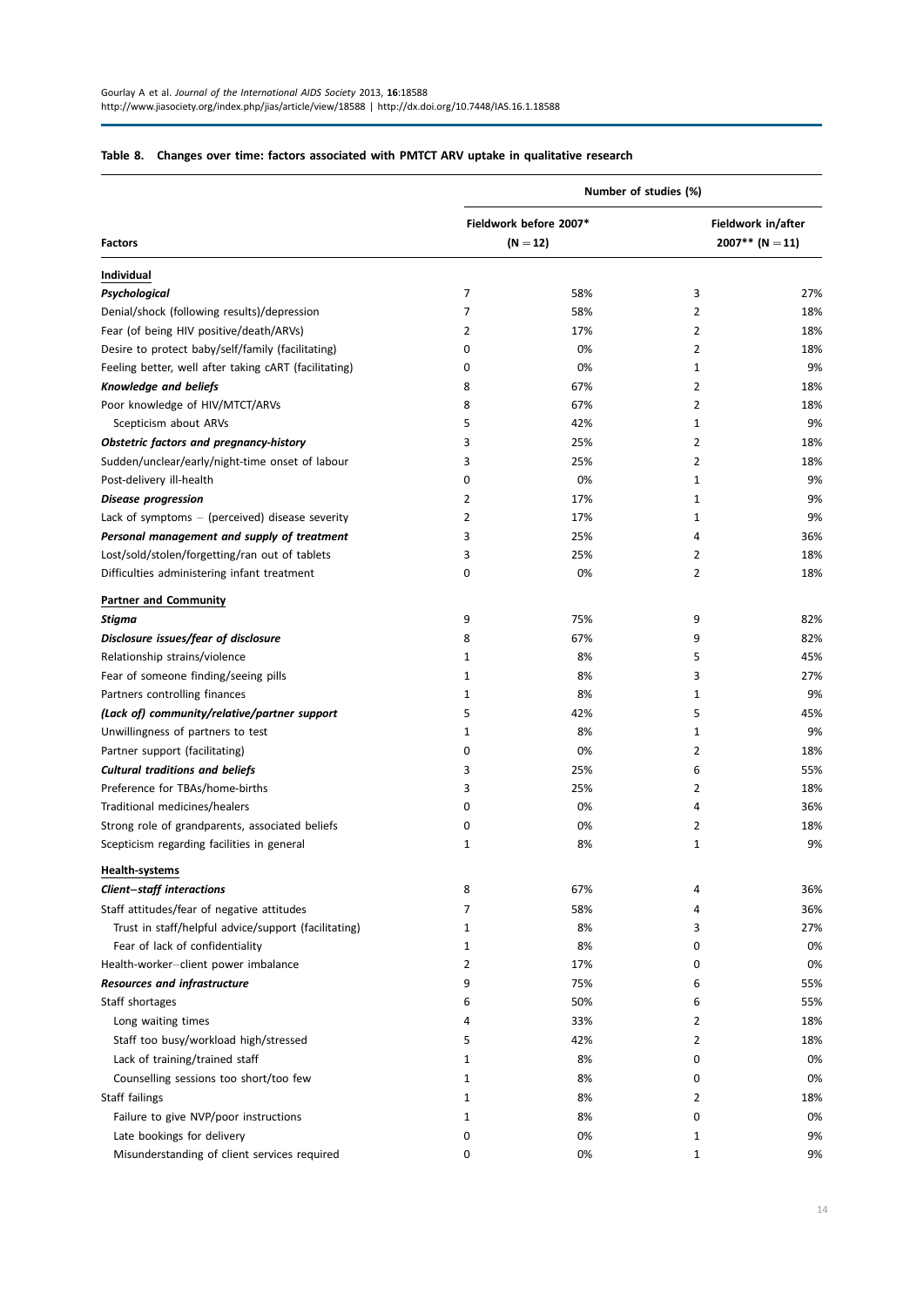### Table 8 (Continued )

| <b>Factors</b><br>Drug or supplies shortages    | Number of studies (%)                |     |                                         |     |
|-------------------------------------------------|--------------------------------------|-----|-----------------------------------------|-----|
|                                                 | Fieldwork before 2007*<br>$(N = 12)$ |     | Fieldwork in/after<br>$2007** (N = 11)$ |     |
|                                                 |                                      | 17% |                                         | 27% |
| Delays (HIV tests, results, CD4 counts)         |                                      | 8%  |                                         | 18% |
| Privacy issues (layout)                         |                                      | 25% |                                         | 27% |
| Integration of services                         |                                      | 17% |                                         | 18% |
| Poor referral links/no/delayed referral to cART |                                      | 8%  |                                         | 9%  |
| Integration as a facilitating factor            |                                      | 0%  |                                         | 9%  |
| Poor coordination between regional/local levels |                                      | 8%  |                                         | 9%  |
| Poor record keeping                             |                                      | 0%  |                                         | 9%  |
| Access to facilities/services                   |                                      | 58% |                                         | 45% |
| Transport issues/time and cost                  |                                      | 58% |                                         | 27% |
| Costs/perceived costs of services/treatment     |                                      | 25% |                                         | 0%  |
| Late first presentation to ANC                  | 0                                    | 0%  |                                         | 18% |

\*Study numbers and fieldwork dates: 2 (2001), 3 (2005), 4 (2003), 5 (2006), 6 (2006), 7 (2006), 8 (2009), 9 (2005), 11 (1998-99), 15 (2006), 39  $(1999-2001)$ , 43  $(2002-3)$ .

 $*$ Study numbers and fieldwork dates: 1 (2010—imputed one year before year of publication), 10 (2008), 12 (2008-9), 13 (2007-8), 14 (2009-10), 38 (2007), 37 (2007-8), 40 (2009), 41 (2008), 44 (2008-9).

death) in the qualitative research, also suggests the need for strengthened supportive counselling. Careful management and advice for women initiating ARVs early in pregnancy will be needed, to ensure they do not discontinue treatment if symptoms decrease. Peer-support from other HIV-positive individuals, for example Mothers2mothers and ''networks'' programmes may also offer psychological support [73,75 77]. Support tailored for pregnant adolescents could also help address their fears and other social and legal challenges faced by this particularly vulnerable group. Barriers to PMTCT ARV uptake were not explored among any other specific populations (such as sex-workers or refugees), representing an area for further research.

The prominence of community-level barriers, particularly stigma and fear of disclosure, suggests the need for approaches that engage communities and create an enabling environment for PMTCT. Further education about PMTCT and sensitization to HIV, particularly focussing on HIV infection during pregnancy, is needed to reduce stigma and improve disclosure. Approaches might include participatory educational group activities [78-80], and involvement of HIVpositive individuals in tackling stigma, offering peer-support and counselling [75].

The effect of disclosure may be context/culture-specific (possibly explaining heterogeneity in findings for this factor). Although qualitative findings suggested overwhelmingly that fear/lack of disclosure hindered uptake of PMTCT ARVs, women living in rural Kenya who concealed their HIV status in order to preserve family stability, follow traditions and please elders were more likely to adhere to PMTCT services [64]. This suggests community-level approaches including elders and community leaders, and solutions tailored to the setting, are needed. Such approaches might also address preferences for traditional healers and TBAs.

Tackling disclosure issues may benefit uptake of infant prophylaxis, as non-disclosure appeared to be an important factor limiting receipt of NVP among infants in qualitative and quantitative research, particularly in the case of homebirths [29,32,37,38,53,57,64]. However, a minority of studies specifically reported barriers to receiving the infant dose (quantitative studies often combined maternal and infant outcomes), suggesting a need for further research.

Lack of support (emotional, financial or physical) was another frequently cited barrier to PMTCT ARV uptake, and good support was occasionally noted to improve uptake in qualitative and quantitative research. Support and disclosure are likely to become increasingly important in the context of "Option  $B+.$ "

Several authors suggested engaging men in the PMTCT programme to improve communication, disclosure and support  $[47-49,53,55,56,67]$ . A review of family-centred approaches to PMTCT also described positive outcomes of partner participation at different points of the PMTCT cascade [81]. However, other studies did not support this finding [27,28,40,41] and a Cochrane review (2012) concluded there was insufficient rigorous evidence for the effectiveness of male involvement on PMTCT services, highlighting that further evaluation is required. While partner VCT is advised in many national PMTCT guidelines, levels of male involvement were often very low, and few studies reported male perspectives on involvement in pregnancy/delivery. Research is emerging on how to implement CVCT/male involvement in the context of ANC and other settings, for example, through invitations given to partners and ''male friendly'' clinics including flexible opening hours and priority for couples  $[15,67,68,82-84]$ . However, evidence for the effectiveness of these interventions remains limited. It is clear that while male involvement holds promise for improving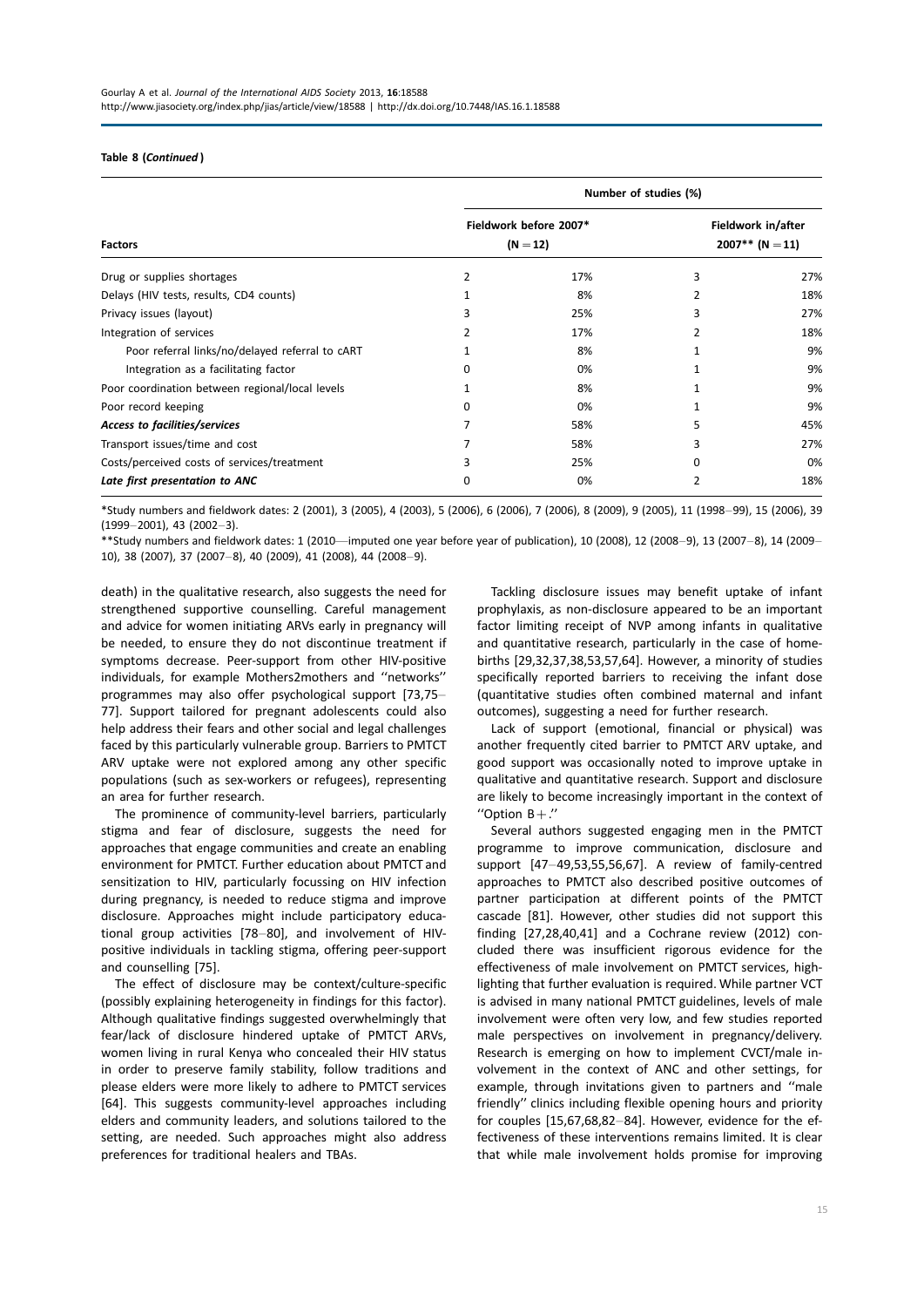# Table 9. Changes over time: factors associated with PMTCT ARV uptake in quantitative research

| <b>Factors</b>                            | Number of studies (%)                |     |                                       |     |
|-------------------------------------------|--------------------------------------|-----|---------------------------------------|-----|
|                                           | Fieldwork before 2007*<br>$(N = 13)$ |     | Fieldwork in/after 2007**<br>$(N=10)$ |     |
| <b>Individual</b>                         |                                      |     |                                       |     |
| Socio-demographic                         |                                      |     |                                       |     |
| Education (or literacy)                   | 6                                    | 46% | 1                                     | 10% |
| Age of mother                             | $\overline{2}$                       | 15% | $\overline{2}$                        | 20% |
| Religion                                  | $\mathbf{1}$                         | 8%  | 0                                     | 0%  |
| Ethnicity                                 | 0                                    | 0%  | 1                                     | 10% |
| Socio-economic                            |                                      |     |                                       |     |
| No income generating activity             | 0                                    | 0%  | 1                                     | 10% |
| Knowledge and beliefs                     |                                      |     |                                       |     |
| HIV/MTCT knowledge                        | 0                                    | 0%  | $\mathbf{1}$                          | 10% |
| Lived in villages exposed to HIV research | 1                                    | 8%  | 0                                     | 0%  |
| Obstetric and pregnancy-history           |                                      |     |                                       |     |
| Mother took PMTCT prophylaxis             | $\mathbf{1}$                         | 8%  | 1                                     | 10% |
| PMTCT in previous pregnancy               | 0                                    | 0%  | 1                                     | 10% |
| Parity                                    | 0                                    | 0%  | 1                                     | 10% |
| Cervical dilation                         | 1                                    | 8%  | 0                                     | 0%  |
| Term/premature delivery                   | 0                                    | 0%  | 1                                     | 10% |
| Caesarian/vaginal delivery                | 0                                    | 0%  | 1                                     | 10% |
| Infant factors/characteristics            |                                      |     |                                       |     |
| Birth weight of infant                    | $\mathbf{1}$                         | 8%  | 1                                     | 10% |
| Knowledge of infant HIV status            | 0                                    | 0%  | 1                                     | 10% |
| At risk for neonatal death                | 1                                    | 8%  | 0                                     | 0%  |
| Partners and community                    |                                      |     |                                       |     |
| Stigma                                    | 0                                    | 0%  | 0                                     | 0%  |
| Internalized stigma                       | 0                                    | 0%  | 1                                     | 10% |
| Experience of HIV discrimination          | 0                                    | 0%  | 1                                     | 10% |
| <b>Disclosure</b>                         |                                      |     |                                       |     |
| Disclosure of HIV/ARVs to partner         | $\overline{2}$                       | 15% | 2                                     | 20% |
| Disclosure to anyone                      | 0                                    | 0%  | $\overline{2}$                        | 20% |
| Disclosure to other (not partner)         | 1                                    | 8%  | 0                                     | 0%  |
| Married or living with partner            | 2                                    | 15% | 1                                     | 10% |
| <b>Support</b>                            |                                      |     |                                       |     |
| Partner VCT                               | $\mathbf{1}$                         | 8%  | 1                                     | 10% |
| Couples VCT                               | $\mathbf{1}$                         | 8%  | 0                                     | 0%  |
| Male involvement                          | 0                                    | 0%  | 1                                     | 10% |
| Attendance at support group               | 0                                    | 0%  | 1                                     | 10% |
| Health-systems                            |                                      |     |                                       |     |
| ARV services integrated into ANC          | 0                                    | 0%  | $\mathbf{1}$                          | 10% |
| Client understood referral process        | 0                                    | 0%  | 1                                     | 10% |
| HIV status kept confidential at clinic    | 0                                    | 0%  | 1                                     | 10% |
| Site of PMTCT counselling                 | 1                                    | 8%  | 0                                     | 0%  |
| Place of delivery                         | $\overline{2}$                       | 15% | 3                                     | 30% |
| Urban/rural facility                      | 1                                    | 8%  | 0                                     | 0%  |
| Number of ANC visits                      | $\overline{2}$                       | 15% | $\mathbf{1}$                          | 10% |
| Gestational age at first ANC visit        | 2                                    | 15% | 1                                     | 10% |
| HIV test after/at first ANC visit         | $\mathbf{1}$                         | 8%  | 0                                     | 0%  |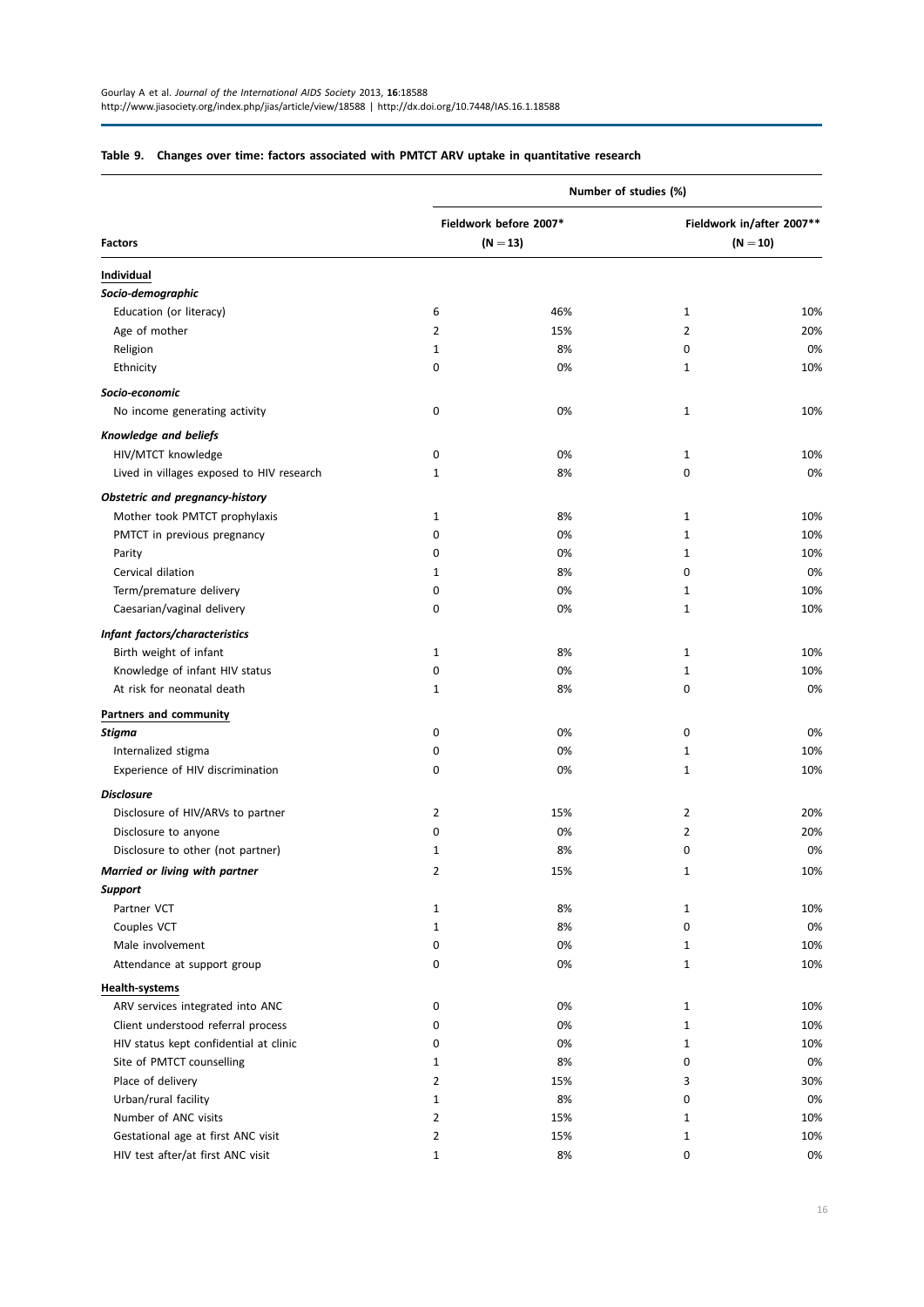# Table 9 (Continued )

| <b>Factors</b><br>Mother given NVP to take home | Number of studies (%)                |    |                                       |     |  |
|-------------------------------------------------|--------------------------------------|----|---------------------------------------|-----|--|
|                                                 | Fieldwork before 2007*<br>$(N = 13)$ |    | Fieldwork in/after 2007**<br>$(N=10)$ |     |  |
|                                                 | 0                                    | 0% |                                       | 10% |  |
| Regimen type                                    |                                      | 8% |                                       | 10% |  |
| Universal NVP without HIV testing               |                                      | 8% | 0                                     | 0%  |  |

\*Study numbers and fieldwork dates: 17 (2001-3), 18 (2002-7), 19 (2004-6), 20 (2006), 21 (2000-2), 22 (2001-2), 23 (2002-4), 28 (2005-6), 30 (2002-4), 34 (2005), 35 (2000-1), 39 (1999-2001).

\*\*Study numbers and fieldwork dates: 24 (2007-8), 25 (2008-9), 26 (2008-9), 27 (2008), 29 (2009), 31 (2005-6), 32 (2008-9), 33  $(2010$ —imputed one year before year of publication), 36  $(2007-8)$ , 42  $(2008)$ , 44  $(2008-9)$ .

uptake of PMTCT interventions, further rigorous evaluation and implementation research is needed.

Expanding PMTCT services to include other family members (for example in counselling) has also shown promise [81] and may be particularly important for single women or those with unsupportive partners.

At the health-systems level, staff shortages, (fear of) scolding from staff, and facility accessibility issues emerged

frequently during qualitative investigations. Addressing these issues should be a priority. Community-based approaches may help to overcome the shortfalls in health workers through task-shifting [59,85-87], although evaluation of these strategies in the context of PMTCT is limited and concepts are mostly inferred from HIV or maternal health programmes more broadly (reviewed by Buzsa et al. [15]).



Figure 3. Factors affecting uptake of ARVs for PMTCT identified in the literature review are populated within a hierarchy of individuals (pregnant women or infants), their community and health systems around them, which are in turn part of the wider health-policy environment. A complex interplay of factors from each level ultimately impacts on PMTCT ARV uptake. This hierarchy is adapted from a socioecological model [72]. Possible interventions and policy recommendations addressing barriers at each level are illustrated to the right-hand side. Some interventions may address more than one barrier within a level, or barriers at multiple levels, and may be packaged together. ART = Antiretroviral therapy; ANC = antenatal clinic; CTC = (HIV) Care and treatment clinic; NVP = nevirapine.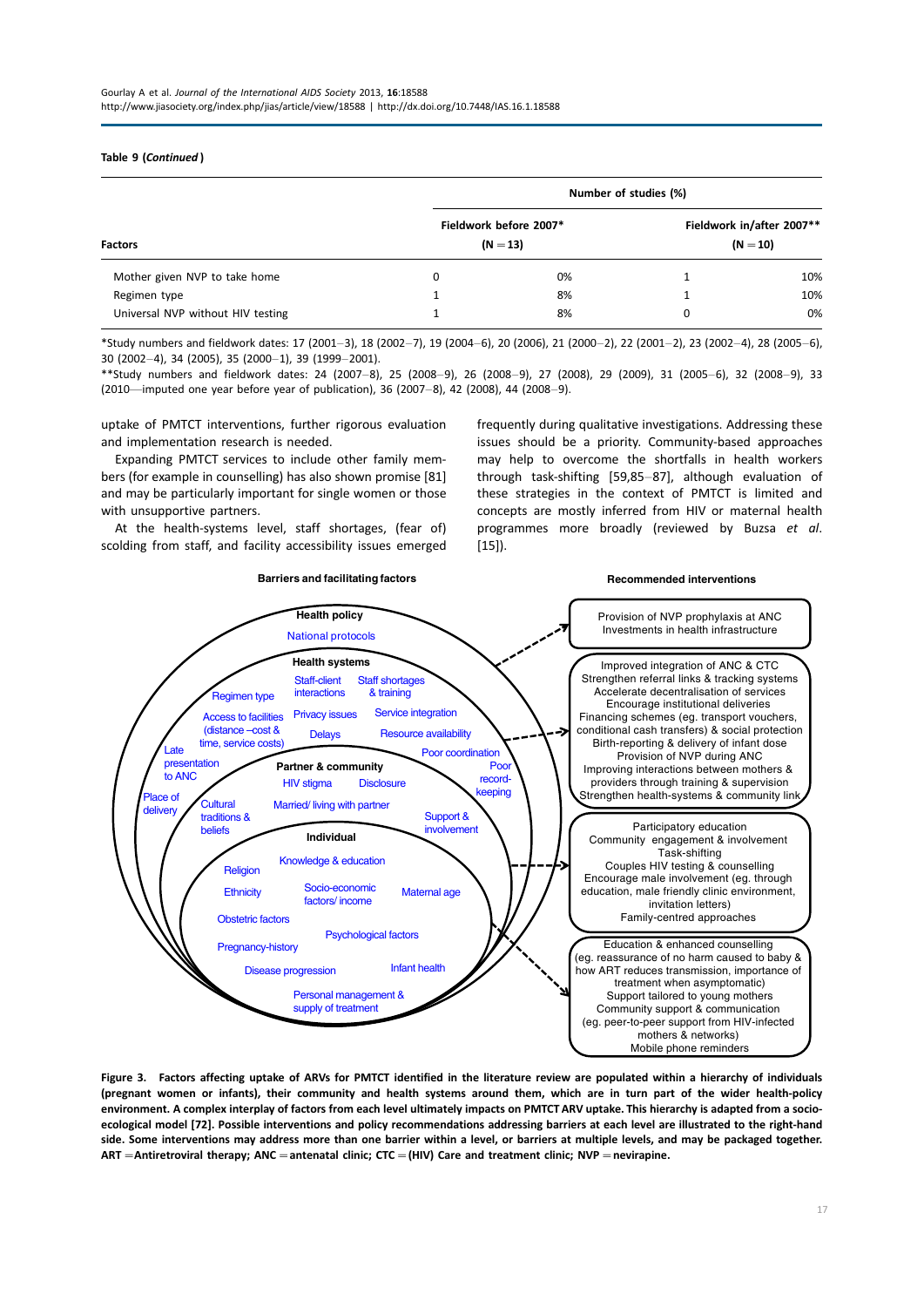Accelerating service decentralization, particularly to rural areas, financing schemes such as provision of transport and [service](http://www.jiasociety.org/index.php/jias/article/view/18588) [vouchers](http://www.jiasociety.org/index.php/jias/article/view/18588) [\[88\],](http://www.jiasociety.org/index.php/jias/article/view/18588) [conditional](http://www.jiasociety.org/index.php/jias/article/view/18588) [cash-trans](http://www.jiasociety.org/index.php/jias/article/view/18588)fers [89], or transport services provided by community members [88,90] may alleviate access issues. Provision of the NVP dose during ANC appointments, or birth-reporting strategies, have the potential to improve NVP uptake in mothers and/or infants and could be implemented more widely, particularly where a high proportion of women have home-births.

Improving interactions between mothers and healthproviders, for example through toolkits, training and supervision should be promoted to allay fears of negative staff reactions and to capitalize on facilitating effects of trust in staff. Confidentiality and privacy issues could be addressed by optimizing facility layout. Participatory improvement approaches involving staff might also address poor behaviour, low morale and record keeping [69], while attention should also be given to underlying systemic issues such as sufficient and regular staff payments.

While supply shortages (of HIV test kits and drugs) were mentioned to a lesser extent than staff and accessibility issues, they were mostly noted by health-providers, so the relatively smaller number of citations may reflect that fewer studies included such participants. As the availability of working tools is a pre-requisite for a fully functioning PMTCT programme, this should be considered a critical issue.

Integration of ANC and cART services appeared to facilitate linkage of HIV-positive pregnant women to care and treatment [70], although partial integration seemed less effective [44] (reviewed by Ferguson et al. [14]), and a Cochrane review (2011) called for further research on the effect of integration of PMTCT with other health services due to paucity of data meeting inclusion criteria [91]. Retention after successful transition to an HIV clinic also requires further exploration.

# Changes over time

The majority of studies reviewed were conducted in early stages of PMTCT programmes prior to cART provision, so further research is needed to understand the implications of PMTCT policy and changing protocols, particularly option  $B +$ . As more pregnant women are encouraged to initiate cART or ARV prophylaxis earlier in pregnancy and continue during breastfeeding [1], some of the factors associated with adherence to PMTCT treatment may change or become more pronounced. It was not clear whether pill burden of prophylaxis or cART earlier in pregnancy presents a growing barrier to ARV use during this period, as the two studies investigating this issue found conflicting results. Health workers may struggle to keep up with changing protocols, although health-worker knowledge was rarely assessed and should be investigated further. This review suggests that early adoption of option  $B+$  may help to overcome some barriers to the uptake of ARVs for PMTCT, for example delayed ANC attendance. However other barriers identified, such as stigma, fear of disclosure of HIV status and lack of support (which may be more problematic with the need to store and take ARV treatments more regularly) as well as healthsystems issues (e.g. the need for repeated trips to the clinic

to collect drugs, and already strained infrastructure and resources), suggest the need for cautious implementation, [reflecting](http://dx.doi.org/10.7448/IAS.16.1.18588) [recen](http://dx.doi.org/10.7448/IAS.16.1.18588)t debates in the literature [92].

Our assessment of changing barriers over time revealed that stigma, alongside fear of disclosure, remains entrenched across sub-Saharan Africa, while long-standing healthsystems issues such as staffing and accessibility continue to hamper uptake of PMTCT ARVs. The lack of progress in addressing these fundamental issues over 10 years since the implementation of PMTCT programmes is disappointing, and points to a lack of commitment by international donors to invest in health infrastructure, while giving preference to funding more readily audited inputs such as drugs. However, it was interesting that knowledge/education and some psychological barriers appeared less often in recent studies, which may suggest that educational efforts and counselling messages could be beginning to have an effect, or that familiarity with the programme is growing (although these results should be interpreted with caution given the small sample size, and frequency that factors were potentially investigated could not be determined for all studies).

### Strengths and limitations

Inclusion of both qualitative and quantitative research and triangulation of results were strengths of this review. The quality appraisal, a weak area of existing systematic reviews incorporating qualitative literature, allowed us to consider study quality when reporting the strength of evidence, and to assess the overall quality of work in this area. The quality assessment tools provide a methodological contribution. Interpretation is limited by the fact that included studies were almost exclusively observational designs, with possible (residual) confounding resulting in over or underestimation of some of the reported associations. The diversity of factors explored in quantitative studies and range of designs impeded a quantitative synthesis of evidence; instead we aimed to describe the results in detailed narrative and tables, and synthesize findings through thematic analysis. Reasons for heterogeneity in quantitative results may include lack of power (sub-analyses), factors varying in importance in different settings, differences in local PMTCT guidelines, different outcome definitions or explanatory factor categories, or spurious results (small  $p$ -values) generated by chance when many risk factors were analyzed. Some of the quantitative outcome measurements were based on self-reports by the mother or health worker, suggesting the possibility for recall bias.

Only English language publications were searched and studies that found no evidence for/negative associations may not have been published (publication bias). Selection bias is also possible as one reviewer screened the majority of references, but there was a high level of agreement on the double-screened random sample.

This review is limited in its scope, as it does not cover barriers to the whole PMTCT ''cascade'' or other programme "prongs." However, many of the identified barriers are crosscutting and could have implications for other PMTCT ''prongs'' or cascade steps, or other HIV/maternal and child health services more broadly.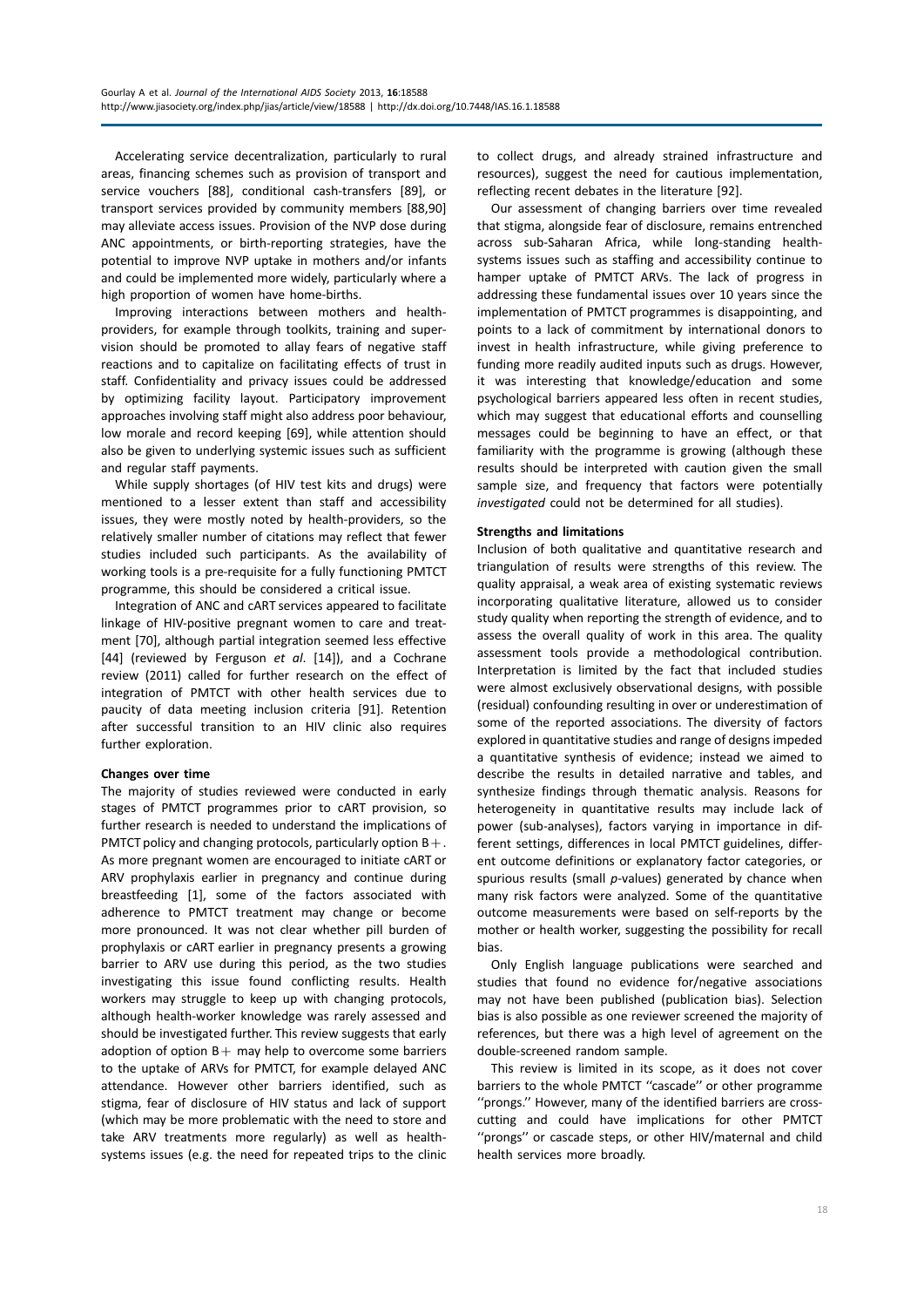# **Conclusions**

[This review revealed many factors that contribu](http://www.jiasociety.org/index.php/jias/article/view/18588)te to the low uptake of ARVs for PMTCT in sub-Saharan Africa, at the level of individuals, their community and health systems. Fundamental health-systems issues such as staffing and service accessibility, along with community-level factors of stigma, fear of disclosure and lack of partner support, emerged consistently across a range of settings in sub-Saharan Africa, and continue to plague PMTCT programmes over 10 years since their introduction. The potential of PMTCT programmes to virtually eliminate vertical transmission of HIV will remain elusive unless these barriers are tackled, and coverage is extended to (as yet) unreached vulnerable populations; an under-researched area. Solutions must involve local communities given the prominence of community-level factors in this analysis. Health-systems strengthening, enhanced counselling, community/partner support, male involvement and educational strategies also have the potential to improve uptake. Packages of solutions to address barriers at different levels are likely to be the most effective.

### Authors' affiliations

<sup>1</sup>Department of Population Health, Faculty of Epidemiology and Population Health, London School of Hygiene & Tropical Medicine, London, United Kingdom; <sup>2</sup>International HIV AIDS Alliance, Hove, United Kingdom; <sup>3</sup>Division of Health Research, Lancaster University, Bailrigg, United Kingdom

### Competing interests

None declared.

### Authors' contributions

AG conceived the idea, carried out the review, designed the quality appraisal checklists in collaboration with IB and AW, appraised the quality of most included papers, and wrote the manuscript. IB and AW appraised the quality of a portion of the included studies for quality control. AW double-screened a proportion of the downloaded abstracts and consulted on decisions to include/ exclude articles. GM and KI advised on programmatic and policy implications of the findings. All authors critically reviewed drafts and approved the final manuscript.

#### Acknowledgements

We are grateful for the thoughtful comments and constructive suggestions of two reviewers.

### Funding

The study was supported by the Sweden/Norad grant to the Africa Regional Programme of the International HIV/AIDS Alliance.

#### References

1. World Health Organisation. Towards universal access: scaling up priority HIV/AIDS interventions in the health sector. Geneva: World Health Organisation; 2010.

2. United Nations. Global report: UNAIDS report on the global AIDS epidemic 2012. Geneva, Switzerland: United Nations; 2012.

3. World Health Organisation. PMTCT strategic vision 2010-2015: preventing mother-to-child transmission of HIV to reach the UNGASS and millennium development goals. Geneva, Switzerland: World Health Organisation; 2010.

4. Gupta S, Granich R, Suthar AB, Smyth C, Baggaley R, Sculier D. et al. Global policy review of ART eligibility criteria for treatment and prevention of HIV and TB in adults, pregnant women, and serodiscordant couples: ART recommendations by national guidelines. J Acquir Immune Defic Syndr. 2012;62:e87-e97. Epub 2012/11/29.

5. World Health Organisation. Programmatic update: use of antiretroviral drugs for treating pregnant women and preventing HIV infection in infants. Geneva, Switzerland: World Health Organisation; 2012.

6. Schouten EJ, Jahn A, Midiani D, Makombe SD, Mnthambala A, Chirwa Z, et al. Prevention of mother-to-child transmission of HIV and the health-related millennium development goals: time for a public health approach. Lancet. 2011;378(9787):282-4.

7. World Health Organisation. New data on the prevention of mother-to-child transmission of HIV and their policy implications. Geneva, Switzerland: World [Health Organisation](http://dx.doi.org/10.7448/IAS.16.1.18588); 2001.

8. World Health Organisation. Antiretroviral drugs for treating pregnant women and preventing HIV infection in infants: towards universal access. Geneva, Switzerland: World Health Organisation; 2006.

9. World Health Organisation. Antiretroviral drugs for treating pregnant women and preventing HIV infection in infants. Geneva, Switzerland: World Health Organisation; 2004.

10. Mills EJ, Nachega JB, Bangsberg DR, Singh S, Rachlis B, Wu P, et al. Adherence to HAART: a systematic review of developed and developing nation patient-reported barriers and facilitators. PLoS Med. 2006;3(11):e438.

11. Posse M, Meheus F, van Asten H, van der Ven A, Baltussen R. Barriers to access to antiretroviral treatment in developing countries: a review. Trop Med Int Health. 2008;13(7):904-13.

12. Nachega JB, Uthman OA, Anderson J, Peltzer K, Wampold S, Cotton MF, et al. Adherence to antiretroviral therapy during and after pregnancy in lowincome, middle-income, and high-income countries: a systematic review and meta-analysis. AIDS. 2012;26(16):2039-52.

13. Wettstein C, Mugglin C, Egger M, Blaser N, Vizcaya LS, Estill J, et al. Missed opportunities to prevent mother-to-child-transmission: systematic review and meta-analysis. AIDS. 2012;26(18):2361-73.

14. Ferguson L, Grant AD, Watson-Jones D, Kahawita T, Ong'ech JO, Ross DA. Linking women who test HIV-positive in pregnancy-related services to longterm HIV care and treatment services: a systematic review. Trop Med Int Health. 2012;17(5):564-80.

15. Busza J, Walker D, Hairston A, Gable A, Pitter C, Lee S, et al. Communitybased approaches for prevention of mother to child transmission in resourcepoor settings: a social ecological review. J Int AIDS Soc. 2012;15(Suppl 2): 17373.

16. Msellati P. Improving mothers' access to PMTCT programs in West Africa: a public health perspective. Soc Sci Med.  $2009;69(6):807-12$ .

17. Joint United Nations Programme on HIV/AIDS. Global plan towards the elimination of new infections and keeping mothers alive: 2011-2015. Geneva, Switzerland: United Nations; 2011.

18. United Nations. Millennium development goals [Internet]. [cited 2012 Dec 30]. Available from: http://www.un.org/millenniumgoals/bkgd.shtml

19. Thomas J, Harden A. Methods for the thematic synthesis of qualitative research in systematic reviews. BMC Med Res Methodol. 2008;8:45.

20. Critical Appraisal Skills Programme. 10 questions to help you make sense of qualitative research. Public Health Resource Unit, UK [Internet]. [cited 2012 Sep 01]; Available from: http://www.casp-uk.net/

21. Cohen DJ, Crabt[ree](http://www.un.org/millenniumgoals/bkgd.shtml) [BF.](http://www.un.org/millenniumgoals/bkgd.shtml) [Evaluative](http://www.un.org/millenniumgoals/bkgd.shtml) [criteria](http://www.un.org/millenniumgoals/bkgd.shtml) [for](http://www.un.org/millenniumgoals/bkgd.shtml) [qualitative](http://www.un.org/millenniumgoals/bkgd.shtml) [research](http://www.un.org/millenniumgoals/bkgd.shtml) in health care: controversies and recommendations. Ann Fam Med. 2008;6(4):331-9.

22. National Institute for Health and Clinical Excellence. Appendix I: methodology checklist: qualitative studies [Internet]. [cited 2012 Sep 01]. Available from: http://www.nice.o[rg.uk/media/633/7F/The\\_](http://www.casp-uk.net/)guidelines\_manual\_2009\_-\_ Appendix\_I\_Methodology\_checklist\_-\_qualitative\_studies.pdf

23. Krolner R, Rasmussen M, Brug J, Klepp KI, Wind M, Due P. Determinants of fruit and vegetable consumption among children and adolescents: a review of the literature. Part II: qualitative studies. Int J Behav Nutr Phys Act. 2011;8:112. 24. L[ong A, Godfrey M, Randall T, Brettle A, Grant M. HCPRDU evaluation tool](http://www.nice.org.uk/media/633/7F/The_guidelines_manual_2009_-_Appendix_I_Methodology_checklist_-_qualitative_studies.pdf) [for qualitative studies. University of Leeds, Nuffield Institute f](http://www.nice.org.uk/media/633/7F/The_guidelines_manual_2009_-_Appendix_I_Methodology_checklist_-_qualitative_studies.pdf)or Health, Leeds, United Kingdom; 2002.

25. University of Bern. STROBE statement: strengthening the reporting of observational studies in epidemiology. 2009 [cited 2013 Jan 02]. Available from: http://www.strobe-statement.org/index.php?id=available-checklists

26. Mugavero MJ, Norton WE, Saag MS. Health care system and policy factors influencing engagement in HIV medical care: piecing together the fragments of a fractured health care delivery system. Clin Infect Dis. 2011;52(Suppl 2):  $S238 - 46.$ 

27. A[lbrecht S, Semrau K, Kasonde P, Sinkala M, Ka](http://www.strobe-statement.org/index.php?id=available-checklists)n[kasa C, Vwalika C, e](http://www.strobe-statement.org/index.php?id=available-checklists)t al. Predictors of nonadherence to single-dose nevirapine therapy for the prevention of mother-to-child HIV transmission. J Acquir Immune Defic Syndr.  $2006;41(1):114-8.$ 

28. Barigye H, Levin J, Maher D, Tindiwegi G, Atuhumuza E, Nakibinge S, et al. Operational evaluation of a service for prevention of mother-to-child transmission of HIV in rural Uganda: barriers to uptake of single-dose nevirapine and the role of birth reporting. Trop Med Int Health.  $2010:15(10):1163-71$ .

29. Delvaux T, Elul B, Ndagije F, Munyana E, Roberfroid D, Asiimwe A. Determinants of nonadherence to a single-dose nevirapine regimen for the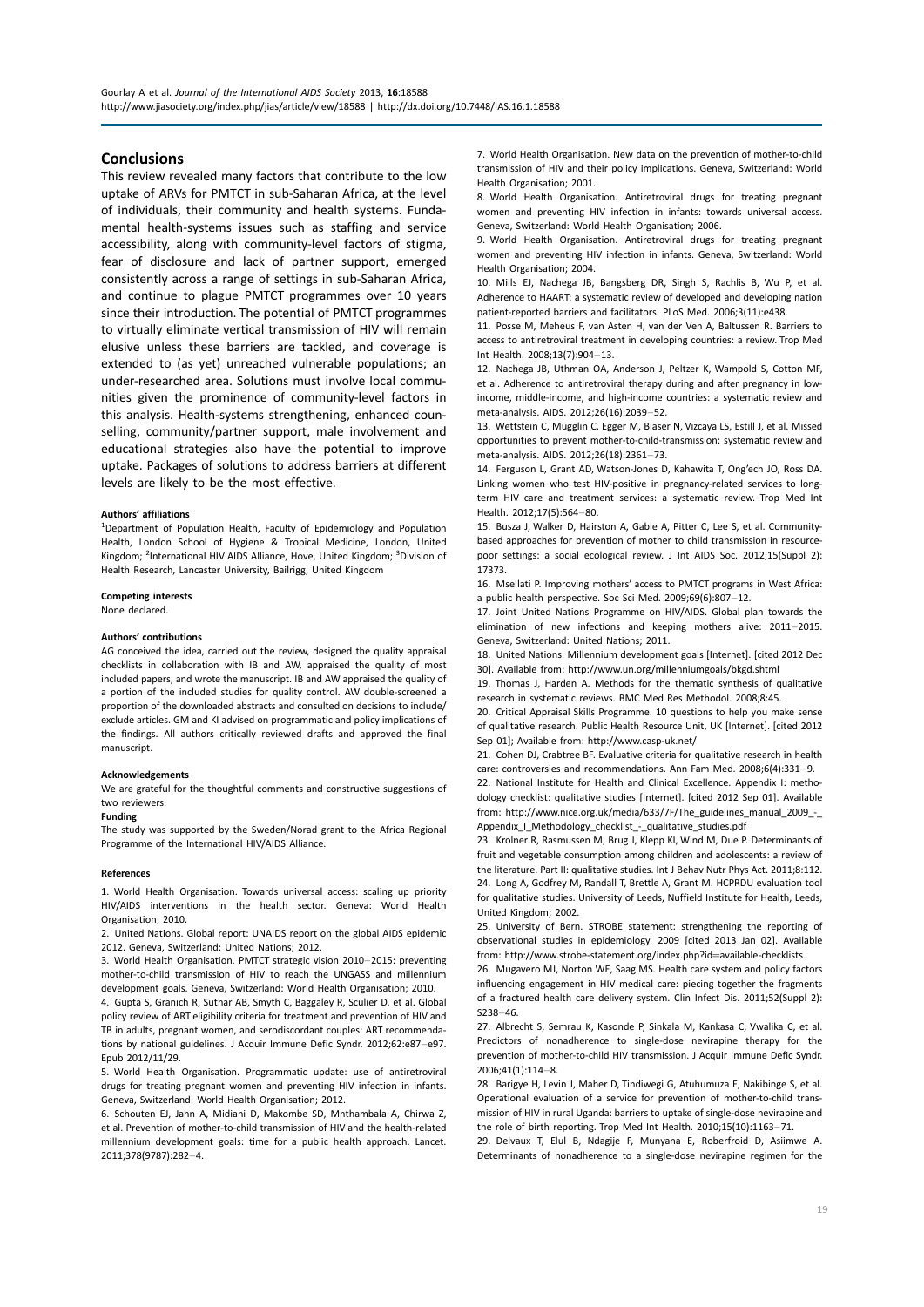prevention of mother-to-child HIV transmission in Rwanda. J Acquir Immune Defic Syndr. 2009:50(2):223-30.

[30. Ekouevi DK, Leroy V, Viho A, Bequet L, Horo A, Rouet F, e](http://www.jiasociety.org/index.php/jias/article/view/18588)t [al. Acceptability](http://dx.doi.org/10.7448/IAS.16.1.18588) and uptake of a package to prevent mother-to-child transmission using rapid HIV testing in Abidjan, Cote d'Ivoire. AIDS. 2004;18(4):697-700.

31. Karcher H, Kunz A, Poggensee G, Mbezi P, Mugenyi K, Harms G. Outcome of different nevirapine administration strategies in preventing mother-to-child transmission (PMTCT) programs in Tanzania and Uganda. MedGenMed. 2006;8(2):12.

32. Kuonza LR, Tshuma CD, Shambira GN, Tshimanga M. Non-adherence to the single dose nevirapine regimen for the prevention of mother-to-child transmission of HIV in Bindura town, Zimbabwe: a cross-sectional analytic study. BMC Public Health. 2010;10:218.

33. Stringer JSA, Sinkala M, Stout JP, Goldenberg RL, Acosta EP, Chapman V, et al. Comparison of two strategies for administering nevirapine to prevent perinatal HIV transmission in high-prevalence, resource-poor settings. J Acquir Immune Defic Syndr. 2003:32(5):506-13.

34. Kinuthia J, Kiarie JN, Farquhar C, Richardson BA, Nduati R, Mbori-Ngacha D, et al. Uptake of prevention of mother to child transmission interventions in Kenya: health systems are more influential than stigma. J Int AIDS Soc.  $2011 \cdot 14 \cdot 61$ 

35. Kirsten I, Sewangi J, Kunz A, Dugange F, Ziske J, Jordan-Harder B, et al. Adherence to combination prophylaxis for prevention of mother-to-childtransmission of HIV in Tanzania. PLoS One. 2011;6(6):e21020.

36. Mirkuzie AH, Hinderaker SG, Sisay MM, Moland KM, Morkve O. Current status of medication adherence and infant follow up in the prevention of mother to child HIV transmission programme in Addis Ababa: a cohort study. J Int AIDS Soc. 2011;14:50.

37. Peltzer K, Mosala T, Dana P, Fomundam H. Follow-up survey of women who have undergone a prevention of mother-to-child transmission program in a resource-poor setting in South Africa. J Assoc Nurses AIDS Care. 2008;  $19(6) \cdot 450 - 60$ 

38. Peltzer K, Mlambo M, Phaswana-Mafuya N, Ladzani R. Determinants of adherence to a single-dose nevirapine regimen for the prevention of motherto-child HIV transmission in Gert Sibande district in South Africa. Acta Paediatr. 2010:99(5):699-704.

39. Peltzer K, Sikwane E, Majaja M. Factors associated with short-course antiretroviral prophylaxis (dual therapy) adherence for PMTCT in Nkangala district, South Africa. Acta Paediatr. 2011;100(9):1253-7.

40. Watson-Jones D, Balira R, Ross DA, Weiss HA, Mabey D. Missed opportunities: poor linkage into ongoing care for HIV-positive pregnant women in Mwanza, Tanzania. PLoS One. 2012;7(7):e40091.

41. Kiarie JN, Kreiss JK, Richardson BA, John-Stewart GC. Compliance with antiretroviral regimens to prevent perinatal HIV-1 transmission in Kenya. AIDS. 2003:17(1):65-71.

42. Muchedzi A, Chandisarewa W, Keatinge J, Stranix-Chibanda L, Woelk G, Mbizvo E, et al. Factors associated with access to HIV care and treatment in a prevention of mother to child transmission programme in urban Zimbabwe. J Int AIDS Soc. 2010;13:38.

43. Stinson K, Boulle A, Coetzee D, Abrams EJ, Myer L. Initiation of highly active antiretroviral therapy among pregnant women in Cape Town, South Africa. Trop Med Int Health. 2010;15(7):825-32.

44. Stringer EM, Ekouevi DK, Coetzee D, Tih PM, Creek TL, Stinson K, et al. Coverage of nevirapine-based services to prevent mother-to-child HIV transmission in 4 African countries. JAMA.  $2010:304(3):293-302$ .

45. Varga C, Brookes H. Factors influencing teen mothers' enrollment and participation in prevention of mother-to-child HIV transmission services in Limpopo Province, South Africa. Qual Health Res. 2008;18(6):786-802.

46. Mepham S, Zondi Z, Mbuyazi A, Mkhwanazi N, Newell ML. Challenges in PMTCT antiretroviral adherence in northern KwaZulu-Natal, South Africa. AIDS Care. 2011:23(6):741-7.

47. Burke J. Infant HIV infection: acceptability of preventive strategies in central Tanzania. AIDS Educ Prev. 2004:16(5):415-25.

48. Duff P, Kipp W, Wild TC, Rubaale T, Okech-Ojony J. Barriers to accessing highly active antiretroviral therapy by HIV-positive women attending an antenatal clinic in a regional hospital in western Uganda. J Int AIDS Soc. 2010;13:37.

49. Duff P, Rubaale T, Kipp W. Married men's perceptions of barriers for HIVpositive pregnant women accessing highly active antiretroviral therapy in rural Uganda. Int J Womens Health. 2012:4(1):227-33.

50. Towle M, Lende DH. Community approaches to preventing mother-to-child HIV transmission: perspectives from rural Lesotho. Afr J AIDS Res. 2008;7(2): 219-28

51. Painter TM, Diaby KL, Matia DM, Lin LS, Sibailly TS, Kouassi MK, et al. Women's reasons for not participating in follow up visits before starting short course antiretroviral prophylaxis for prevention of mother to child transmission of HIV: qualitative interview study. Br Med J. 2004;329(7465):  $543 - 6$ 

52. Levy JM. Women's expectations of treatment and care after an antenatal HIV diagnosis in Lilongwe, Malawi. Reprod Health Matters. 2009;17(33):  $152 - 61.$ 

53. Delva W, Draper B, Temmerman M. Implementation of single-dose nevirapine for prevention of MTCT of HIV-lessons from Cape Town. S Afr Med J. 2006;96(8):706, 708-9.

54. Stinson K, Myer L. Barriers to initiating antiretroviral therapy during pregnancy: a qualitative study of women attending services in Cape Town, South Africa. Afr J AIDS Res. 2012:11(1):65-73.

55. Chinkonde JR, Sundby J, Martinson F. The prevention of mother-to-child HIV transmission programme in Lilongwe, Malawi: why do so many women drop out. Reprod Health Matters.  $2009;17(33):143-51$ .

56. Delva W, Yard E, Luchters S, Chersich MF, Muigai E, Oyier V, et al. A Safe Motherhood project in Kenya: assessment of antenatal attendance, service provision and implications for PMTCT. Trop Med Int Health. 2010;15(5): 584-91.

57. Kasenga F, Hurtig AK, Emmelin M. HIV-positive women's experiences of a PMTCT programme in rural Malawi. Midwifery. 2010;26(1):27-37.

58. Nkonki LL, Doherty TM, Hill Z, Chopra M, Schaay N, Kendall C. Missed opportunities for participation in prevention of mother to child transmission programmes: simplicity of nevirapine does not necessarily lead to optimal uptake, a qualitative study. AIDS Res Ther. 2007;4:27.

59. Theilgaard ZP, Katzenstein TL, Chiduo MG, Pahl C, Bygbjerg IC, Gerstoft J, et al. Addressing the fear and consequences of stigmatization  $-$  a necessary step towards making HAART accessible to women in Tanzania: a qualitative study. AIDS Res Ther. 2011;8:28.

60. O'Gorman DA, Nyirenda LJ, Theobald SJ. Prevention of mother-to-child transmission of HIV infection: views and perceptions about swallowing nevirapine in rural Lilongwe, Malawi. BMC Public Health. 2010;10:354.

61. Megazzini KM, Chintu N, Vermund SH, Redden DT, Krebs DW, Simwenda M, et al. Predictors of rapid HIV testing acceptance and successful nevirapine administration in Zambian labor wards. J Acquir Immune Defic Syndr. 2009;  $52(2):273-9.$ 

62. Laher F, Cescon A, Lazarus E, Kaida A, Makongoza M, Hogg RS, et al. Conversations with mothers: exploring reasons for prevention of mother-tochild transmission (PMTCT) failures in the era of programmatic scale-up in Soweto, South Africa. AIDS Behav.  $2012:16(1):91-8$ .

63. Sprague C, Chersich MF, Black V. Health system weaknesses constrain access to PMTCT and maternal HIV services in South Africa: a qualitative enquiry. AIDS Res Ther. 2011;8:10.

64. Awiti Ujiji O, Ekstrom AM, Ilako F, Indalo D, Wamalwa D, Rubenson B. Reasoning and deciding PMTCT-adherence during pregnancy among women living with HIV in Kenya. Cult Health Sex.  $2011;13(7):829-40$ .

65. Balcha TT, Lecerof SS, Jeppsson AR. Strategic challenges of PMTCT program implementation in ethiopia. J Int Assoc Physicians AIDS Care. 2011;10(3): 187-92.

66. Winestone LE, Bukusi EA, Cohen CR, Kwaro D, Schmidt NC, Turan JM. Acceptability and feasibility of integration of HIV care services into antenatal clinics in rural Kenya: a qualitative provider interview study. Glob Public Health. 2012:7(2):149-63.

67. Farquhar C, Kiarie JN, Richardson BA, Kabura MN, John FN, Nduati RW, et al. Antenatal couple counseling increases uptake of interventions to prevent HIV-1 transmission. J Acquir Immune Defic Syndr. 2004;37(5):1620-6.

68. Msuya SE, Mbizvo EM, Hussain A, Uriyo J, Sam NE, Stray-Pedersen B. Low male partner participation in antenatal HIV counselling and testing in northern Tanzania: implications for preventive programs. AIDS Care. 2008;20(6):700-9. 69. Doherty T, Chopra M, Nsibande D, Mngoma D. Improving the coverage of the PMTCT programme through a participatory quality improvement intervention in South Africa. BMC Public Health. 2009;9:406.

70. Killam WP, Tambatamba BC, Chintu N, Rouse D, Stringer E, Bweupe M, et al. Antiretroviral therapy in antenatal care to increase treatment initiation in HIV-infected pregnant women: a stepped-wedge evaluation. AIDS. 2010;24(1): 85-91.